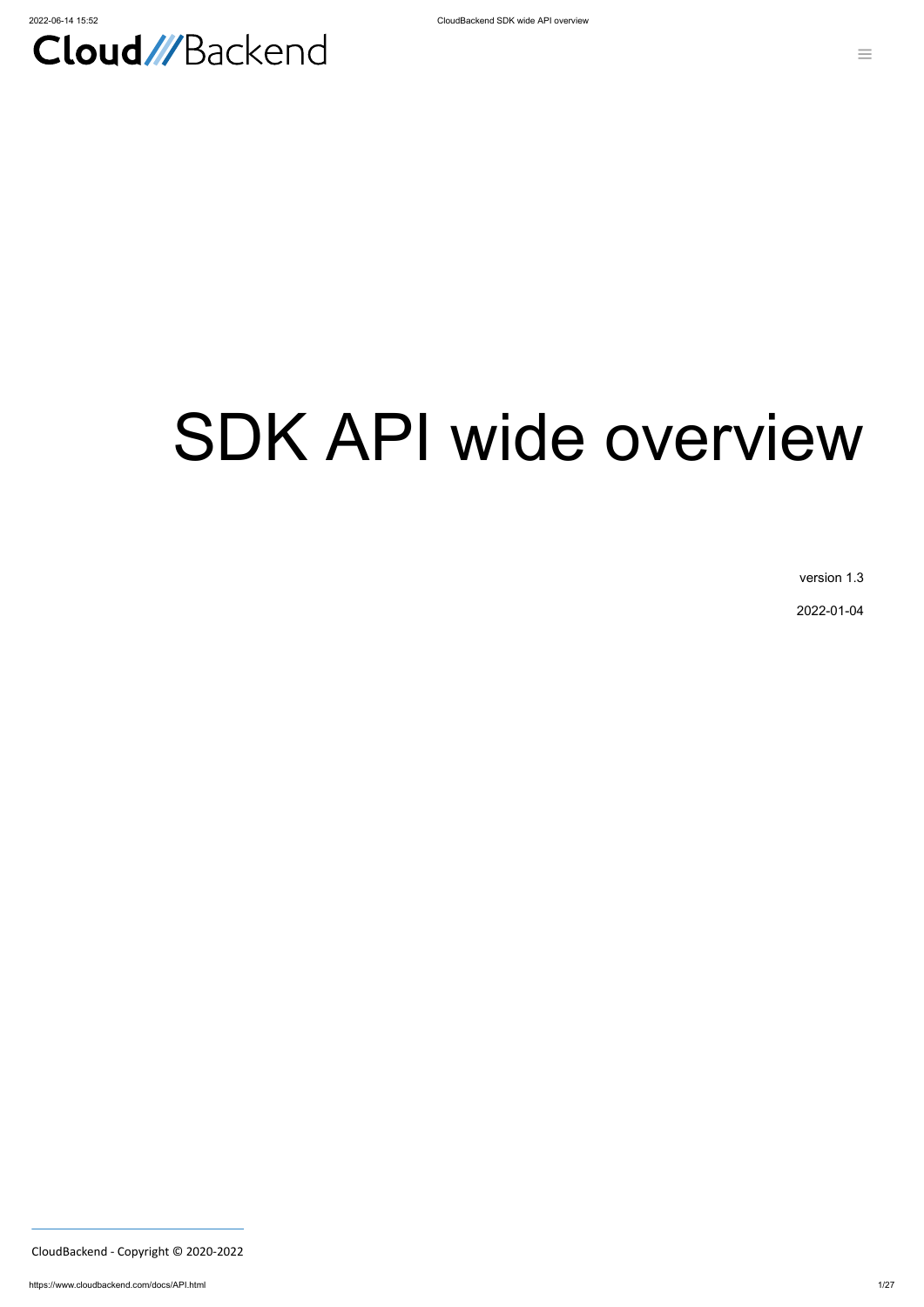### Document overview

The following API document will give an overview on how to use the different backend calls in the SDK of CloudBackend (CBE).

Select the tab of your language of interest to view the code and added usage examples. This will then select what is printed.

*This document should be used in conjunction with the SDK [tutorial](https://www.cloudbackend.com/docs/Tutorial.html) and [QUERY](https://www.cloudbackend.com/docs/QUERYug.html) user guide.*

### **Conventions**

Describing text is printed in font Calibri.

The relation of the CloudBackend layers is illustrated as



# Classes

The classes used when writing programs using the CloudBackend SDK API.



*CloudBackend classes*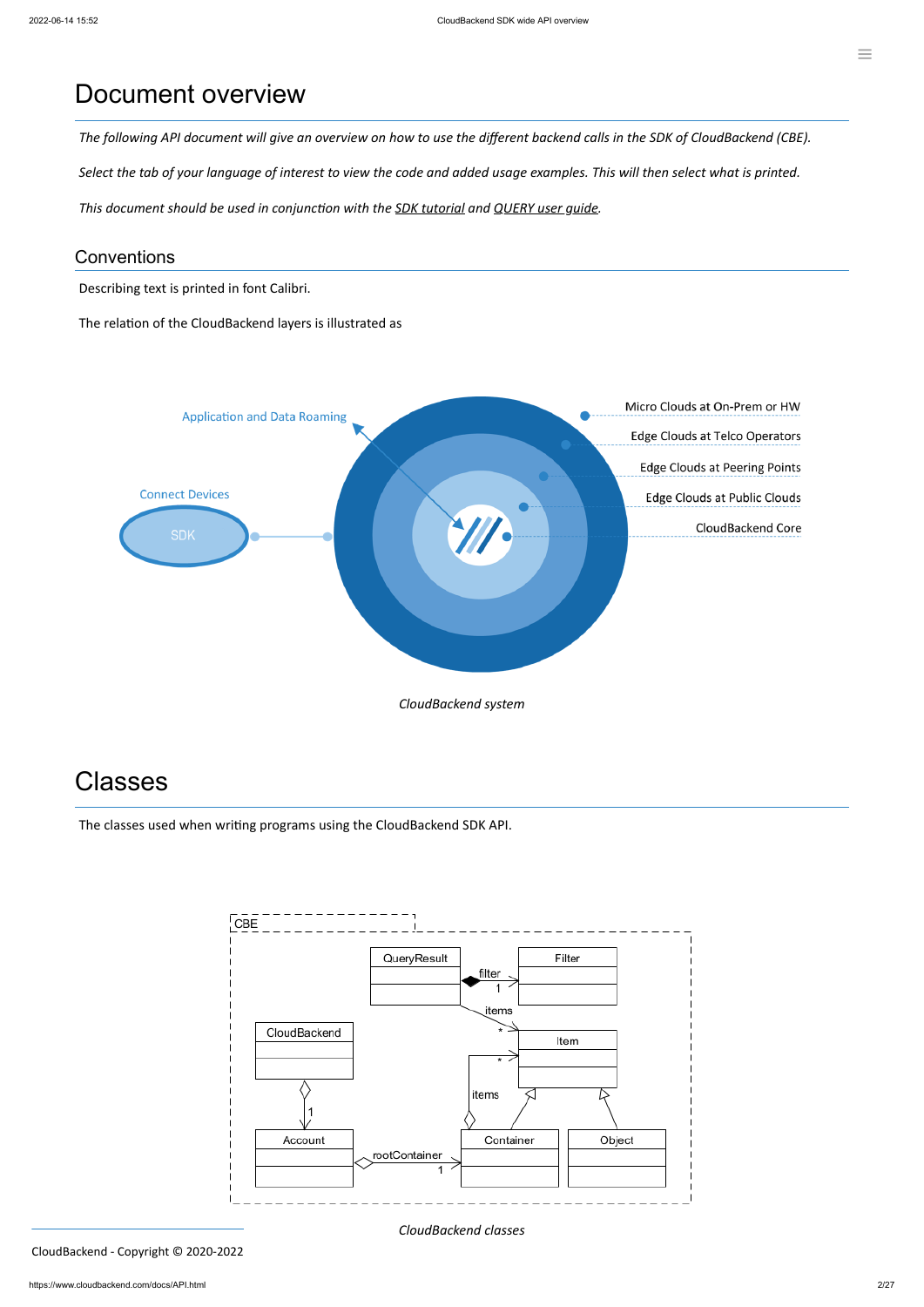### **CloudBackend**

CloudBackend is an EntryPoint into the SDK. Creating an instance of CloudBackend will be the first thing you add. To start using the SDK a developer needs to call **logIn** to get an instance of CloudBackend.

#### **C++**

CBE::CloudBackendPtr cloudBackend = CBE::CloudBackend::logIn(Username, Password, Tenant, accountDelegate);

Once signed in the developer will be able to access the users account, containers, objects and other functionality. The variable has now been assigned the root container and can be used to begin accessing containers and objects in the [account](#page-7-0). See the account section for more information on how to access the root container.



When you have signed in and have your account you will be able to access your root container as shown under the Account. On the root container you will be able to perform queries to see what is in the account and add data to the account as shown under Containers. Querying will return Items that can be either Containers or Objects as detailed under Items.

For a detailed walkthrough of how to get started using the CloudBackend SDK see the SDK [tutorial.](https://www.cloudbackend.com/docs/Tutorial.html)

### Language specific implementation details

#### **C++**

This is the base of the SDK with all its features. It requires C++11 or later.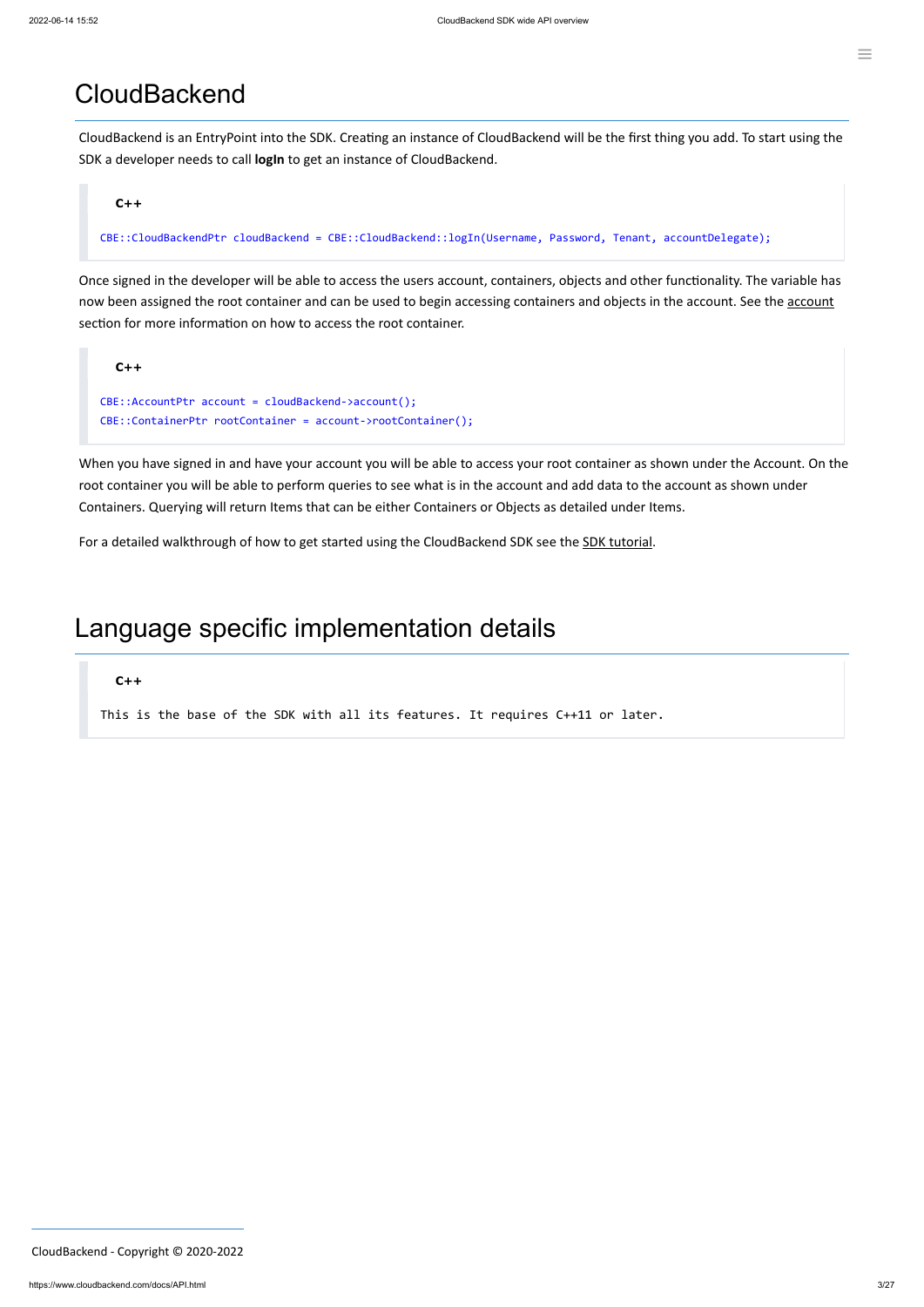### Getting started working with CloudBackend

#### *Declaration:*

#### **C++**

static CloudBackendPtr **logIn**(const std::string& username, const std::string& password, const std::string& tenant, CBE:

#### *Description:*

 $\leftarrow$ 

This should be the first function called when using CloudBackend and should give access to all the other functionality within the SDK as well as signing in the user.

#### *Parameters:*

username is the username of the user being signed in

password is the password for the user being signed in

tenant is the identifier for the tenant

delegate uses callbacks **onLogin()** or **onError()** in class [AccountEventProtocol](#page-23-0) on this completion.

#### *Usage:*

#### **C++**

CBE::CloudBackendPtr cloudBackend = CBE::CloudBackend::logIn(testUsername, testPassword, testSource, accountDelegate)

#### *Declaration:*

#### **C++**

CBE::AccountPtr **account**();

#### *Description:*

The account is the entry point into the users account and container structure through the root container. Additionally it provides information on the account of the user.

#### *Usage:*

**C++**

```
CBE::AccountPtr account = cloudBackend->account();
```
In addition to signing in the user, the CloudBackend will provide access to the account, a root container, and some other functionality.

See **[account](#page-7-0)** section for more information.

 $\blacktriangleright$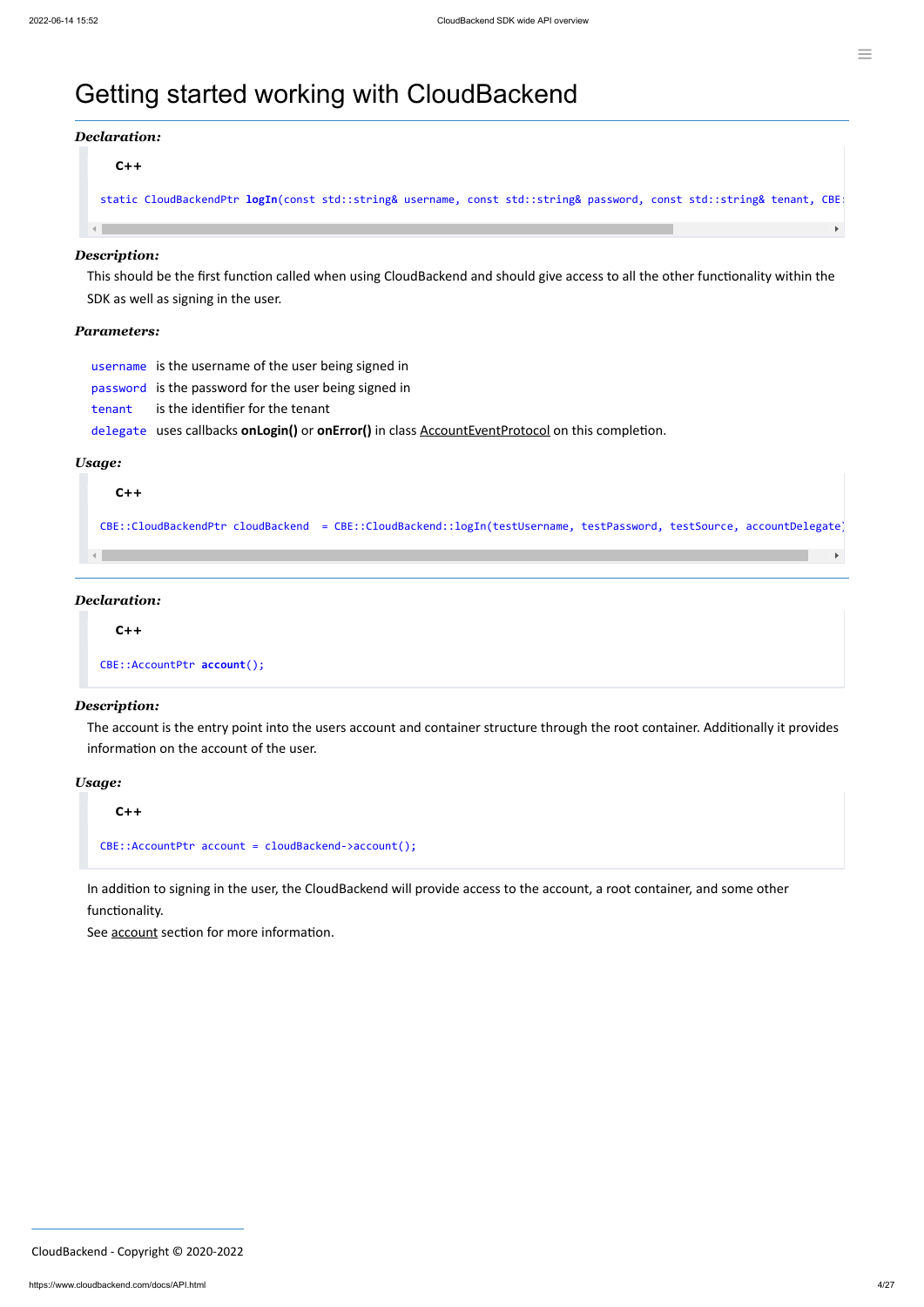### Advanced Querying

#### *Declaration:*

**C++**

```
virtual void query(uint64_t containerId, CBE::ItemDelegatePtr delegate);
```
#### *Description:*

This is a call to get a list of items in the container. It is intended to be used as a shortcut when the developer knows what container they want to access. To access the root container the developer should use the account. Implement callback onQueryLoaded in class **ItemEventProtocol** to receive the callback.

Call to get a list of items in the folder using a filter. This is intended to be used as a shortcut when the developer knows what container they want to access. To access the root container the developer should use the account . Implement **onQueryLoaded** from [ItemEventProtocol](#page-24-0) to receive the callback. Requires that you are already loged in.

#### *Parameters:*

| containerId | is the numeric id for the container you want to query. This would need to be retrieved from the parent |
|-------------|--------------------------------------------------------------------------------------------------------|
|             | container.                                                                                             |
|             | See Account for root container id.                                                                     |
| delegate    | uses callback on Query Loaded() or on Load Error() in class Item Event Protocol                        |

#### *Usage:*

**C++**

```
CBE::ItemDelegatePtr itemDelegate = getPtr();
cloudbackend->query(containerId, itemDelegate);
```
#### *Declaration:*

#### **C++**

virtual void **query**(CBE::container\_id\_t containerId, CBE::Filter filter, CBE::ItemDelegatePtr delegate);

For more details on advanced queries and setQuery(std::string) and the other Advanced query filters, see the [QUERY](https://www.cloudbackend.com/docs/QUERYug.html) user guide *document.*

#### *Description:*

#### *Parameters:*

| containerId | is the numeric id for the container you want to query. This would need to be retrieved from the parent |  |
|-------------|--------------------------------------------------------------------------------------------------------|--|
|             | container.                                                                                             |  |
|             | For root container, see Account.                                                                       |  |
| filter      | can be used to set parameters for the query. See Filter for details.                                   |  |
| delegate    | uses callback on Query Loaded() or on Load Error() in class Item Event Protocol.                       |  |
|             |                                                                                                        |  |

*Usage:*

#### **C++**

```
CBE::ItemDelegatePtr itemDelegate = getPtr();
CBE::Filter filter;
filter.setAscending(false);
filter.setDataType(CBE::ItemType::Container);
cloudbackend->query(containerId, filter, itemDelegate);
```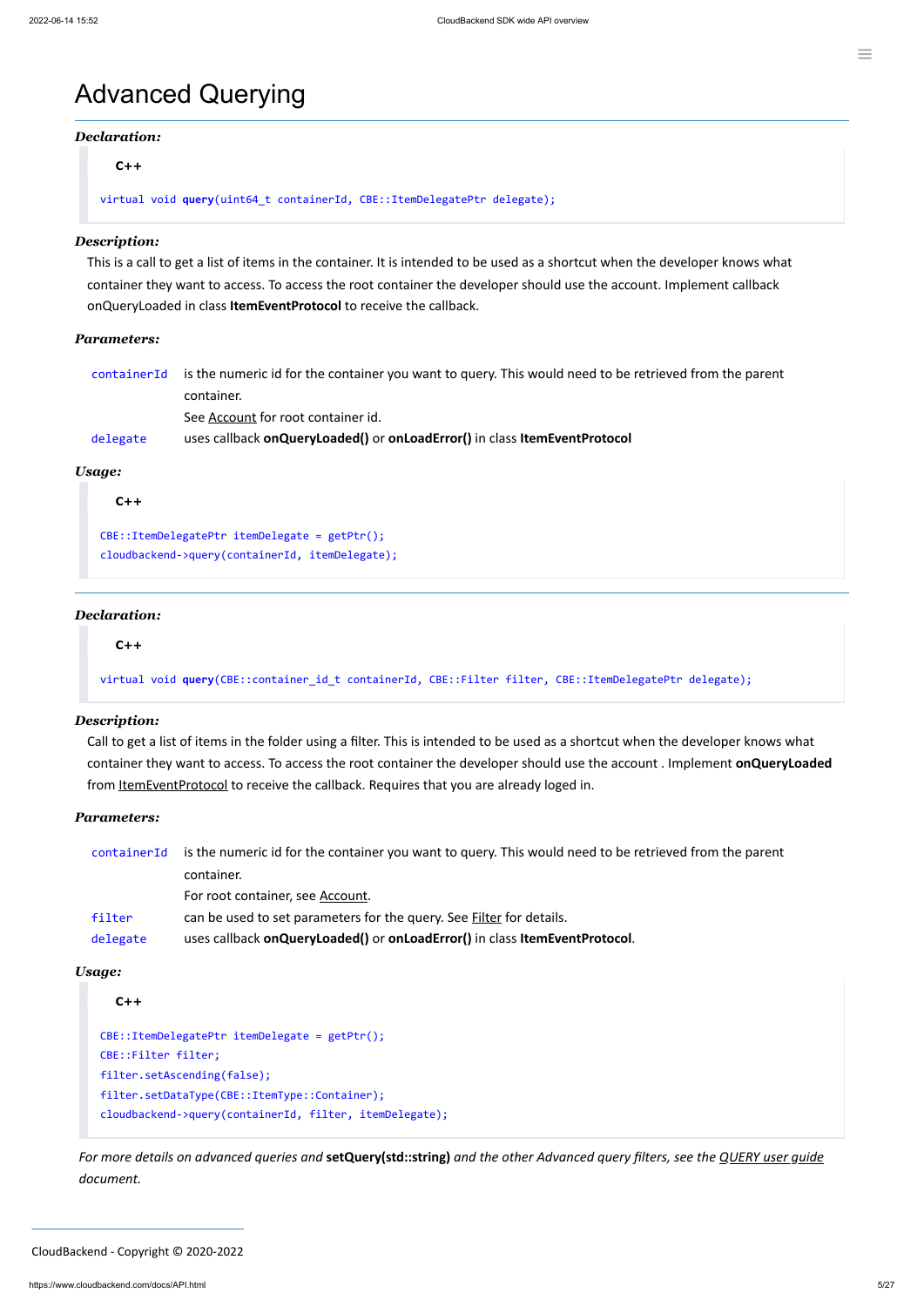### Listeners

#### *Declaration:*

**C++**

```
void addListener(CBE::ItemDelegatePtr delegate);
```
#### *Description:*

Adds a listner that will recieve updates as changes occur on the account.

*Note!* Accounts are always updated automatically, but the notification of the update is provided by the listener functionality. **removeListener** should always be called when you stop using the delegate.

#### *Parameters:*

delegate is a class implementation of **ItemEventProtocol** class.

#### *Usage:*

**C++**

cloudbackend->addListener(itemDelegate);

#### *Declaration:*

**C++**

void **removeListener**(CBE::ItemDelegatePtr delegate);

#### *Description:*

Removes the listener that is passed in.

#### *Parameters:*

delegate is the previously passed in class object [ItemEventProtocol](#page-24-0) class.

#### *Usage:*

**C++**

cloudbackend->removeListener(itemDelegate);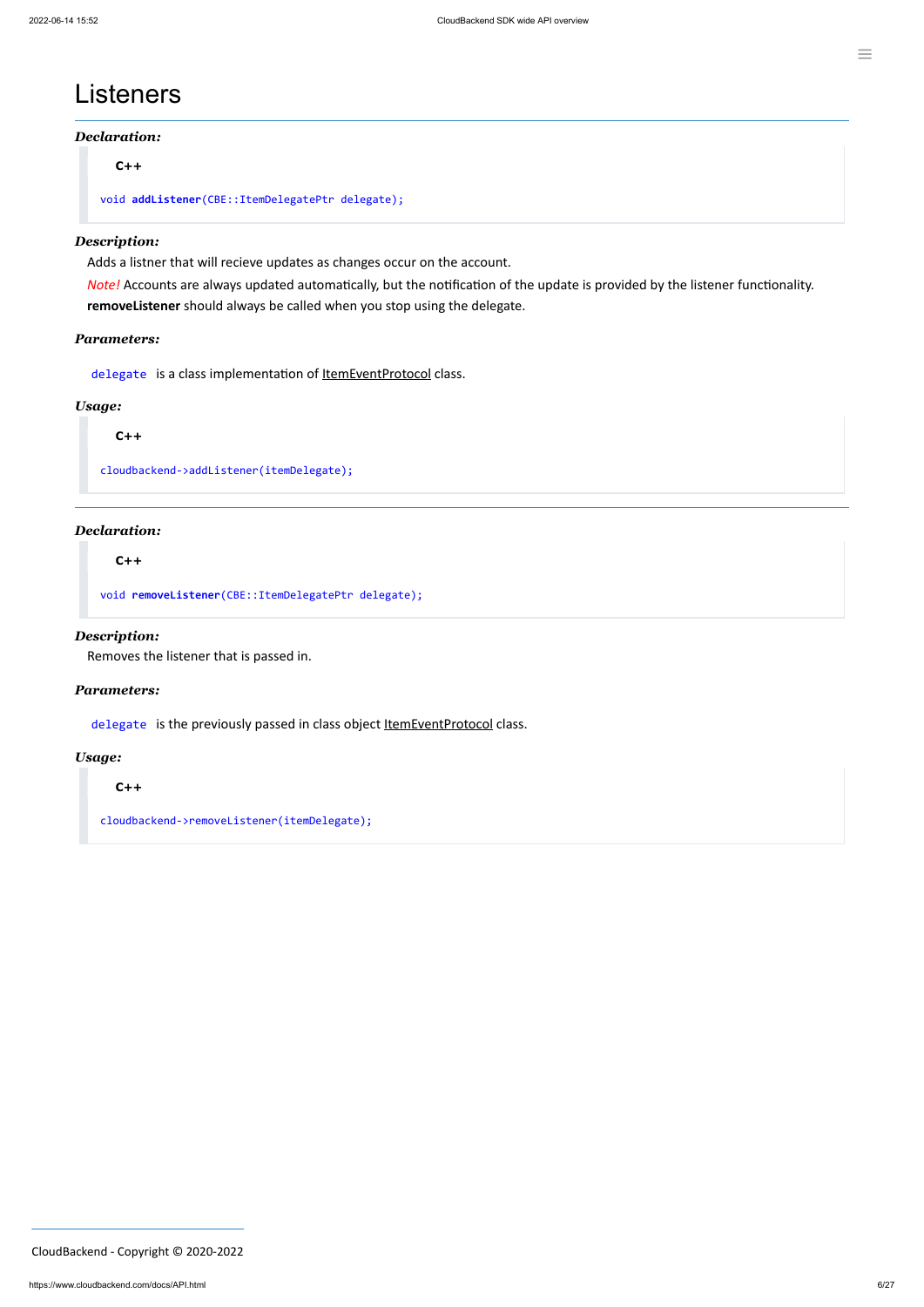#### *Declaration:*

**C++**

static CBE::ContainerPtr **castContainer**(CBE::ItemPtr item);

#### *Description:*

This casts an item to a container.

#### *Parameters:*

item is the **item** you want to cast to a container. This is intended as a helper function.

#### *Usage:*

#### **C++**

CBE::ContainerPtr container = cloudbackend->castContainer(item);

#### *Declaration:*

**C++**

static CBE::ObjectPtr **castObject**(CBE::ItemPtr item);

#### *Description:*

This casts an item to an object.

#### *Parameters:*

item is the **item** you want to cast to an object. This is intended as a helper function.

#### *Usage:*

**C++**

CBE::ObjectPtr object = cloudbackend->castObject(item);

#### *Declaration:*

**C++**

std::string **version**();

#### *Description:*

This returns the version of the SDK and can be used for debugging.

#### *Usage:*

**C++**

std::cout << "CloudBackend SDK version: " << cloudBackend->version() << std::endl;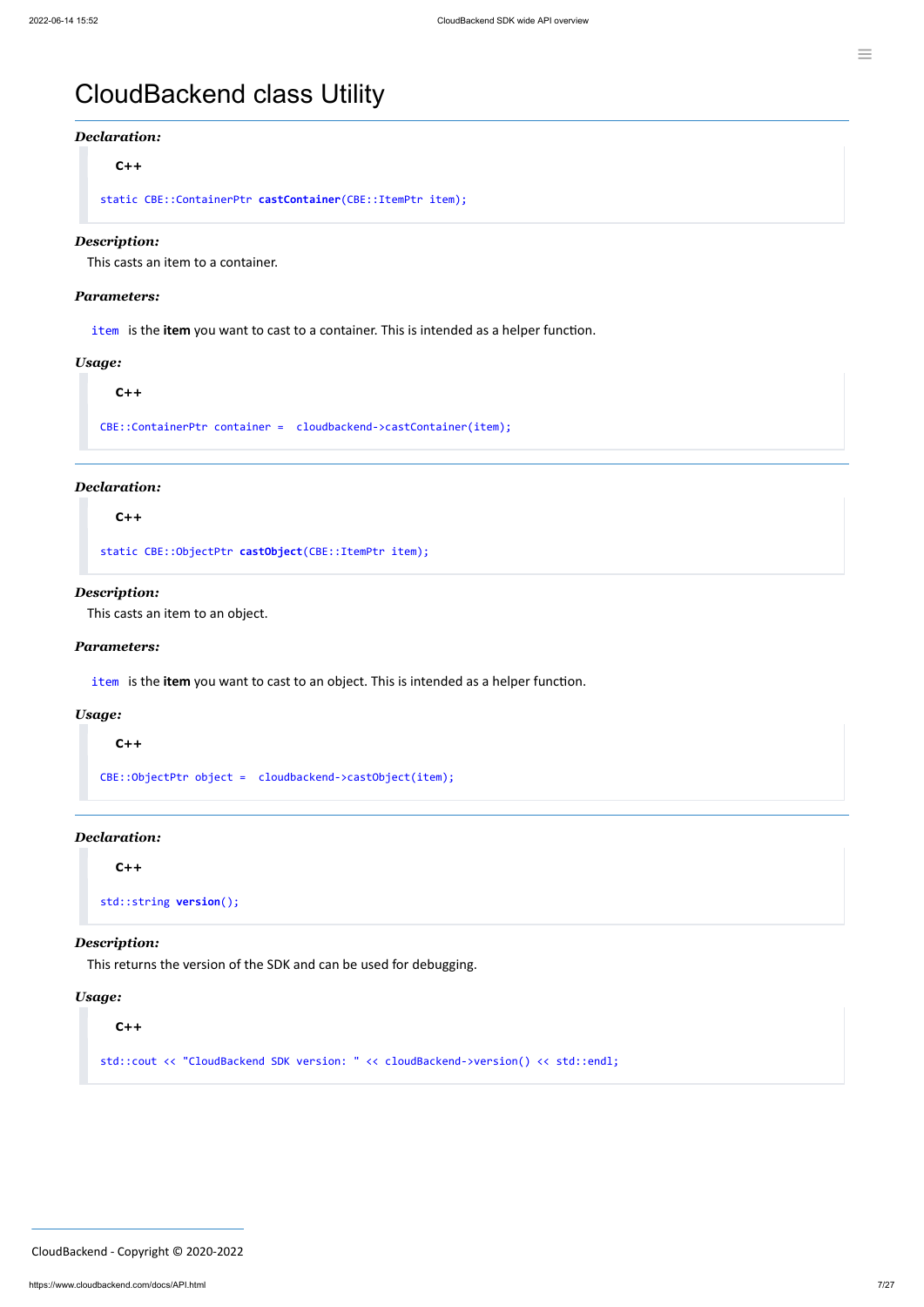### <span id="page-7-0"></span>class Account

- Account currently offers access to a root container and has additional information on the account like the users first and last name.
- The **rootContainer** is a useful starting point that can then be used to query, create and perform other functions.
- The account is returned by the instance of CloudBackend you received when calling **logIn()**.
- The rootContainer for the account is a good place for you to start querying or creating data.

#### **C++**

CBE::AccountPtr account = cloudBackend->account()

It holds useful information such as:

#### Root container

#### *Declaration:*

**C++**

CBE::ContainerPtr rootContainer account->rootContainer()

#### *Description:*

This returns the rootContainer for the account.

#### *Usage:*

**C++**

CBE::ContainerPtr rootContainer account->rootContainer();

#### Root container id

#### *Declaration:*

**C++**

CBE::ContainerId **id1**

#### *Description:*

This returns the rootContainerId for the account.

#### *Usage:*

**C++**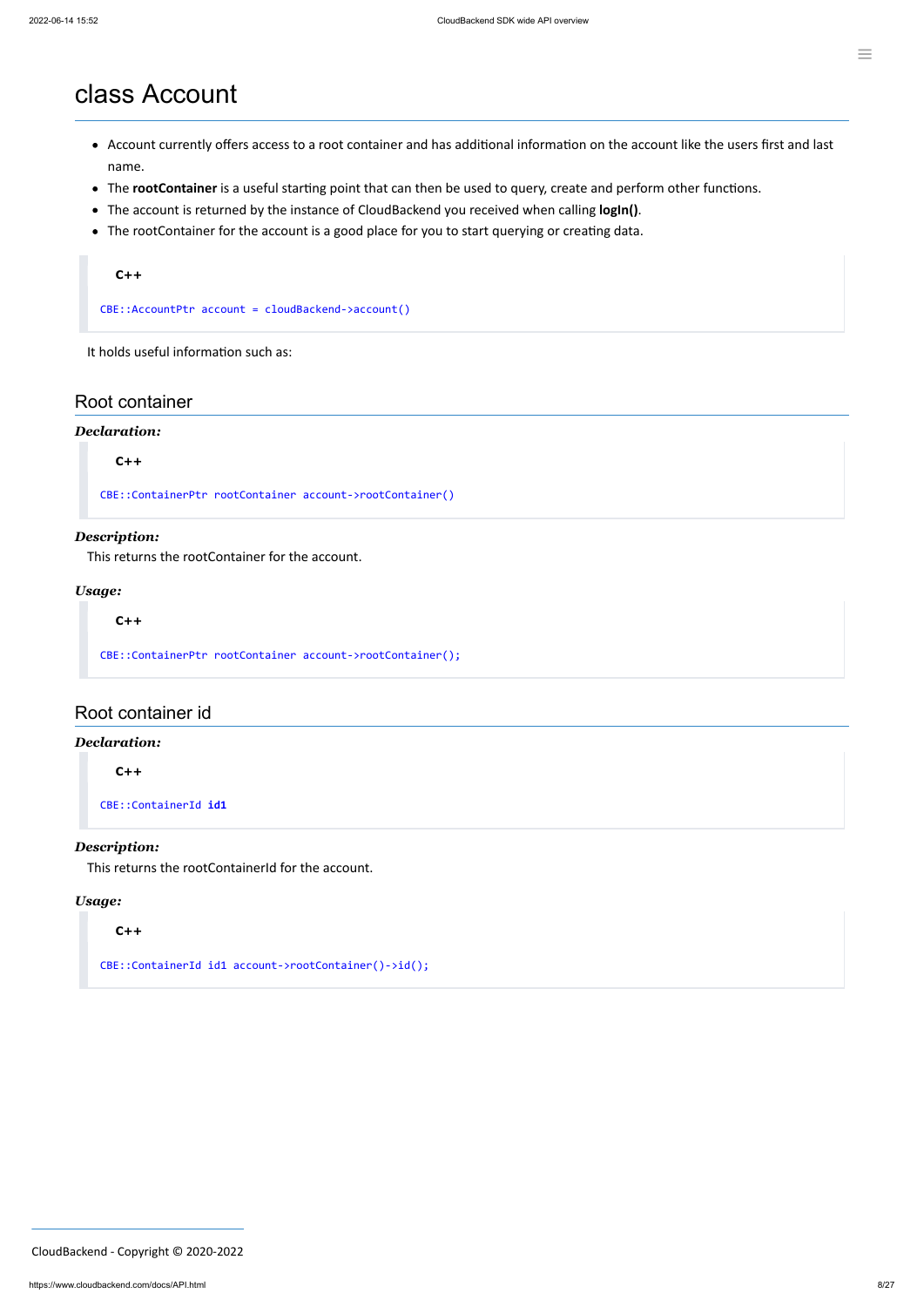#### Account Data

#### *Declaration:*

**C++**

CBE::user\_id\_t userId1 account->**userId**();

#### *Description:*

This returns the account id of the user.

#### *Declaration:*

**C++**

std::string username1 account->**username**();

#### *Description:*

This returns the username of the user.

#### *Declaration:*

**C++**

std::string password1 account->**password**();

#### *Description:*

This references the password of the account.

#### *Declaration:*

**C++**

std::string source1 account->**source**();

#### *Description:*

This returns the source identifier for the tenant of the account.

#### *Declaration:*

#### **C++**

std::string firstName1 account->**firstName**();

#### *Description:*

This returns the name of the user.

#### *Declaration:*

**C++**

std::string lastName1 account->**lastName**();

#### *Description:*

This returns the surname of the user.

#### *Declaration:*

**C++**

CBE::ContainerPtr rootContainer1 account->**rootContainer**();

*Description:*

This returns the **rootContainer** for the account.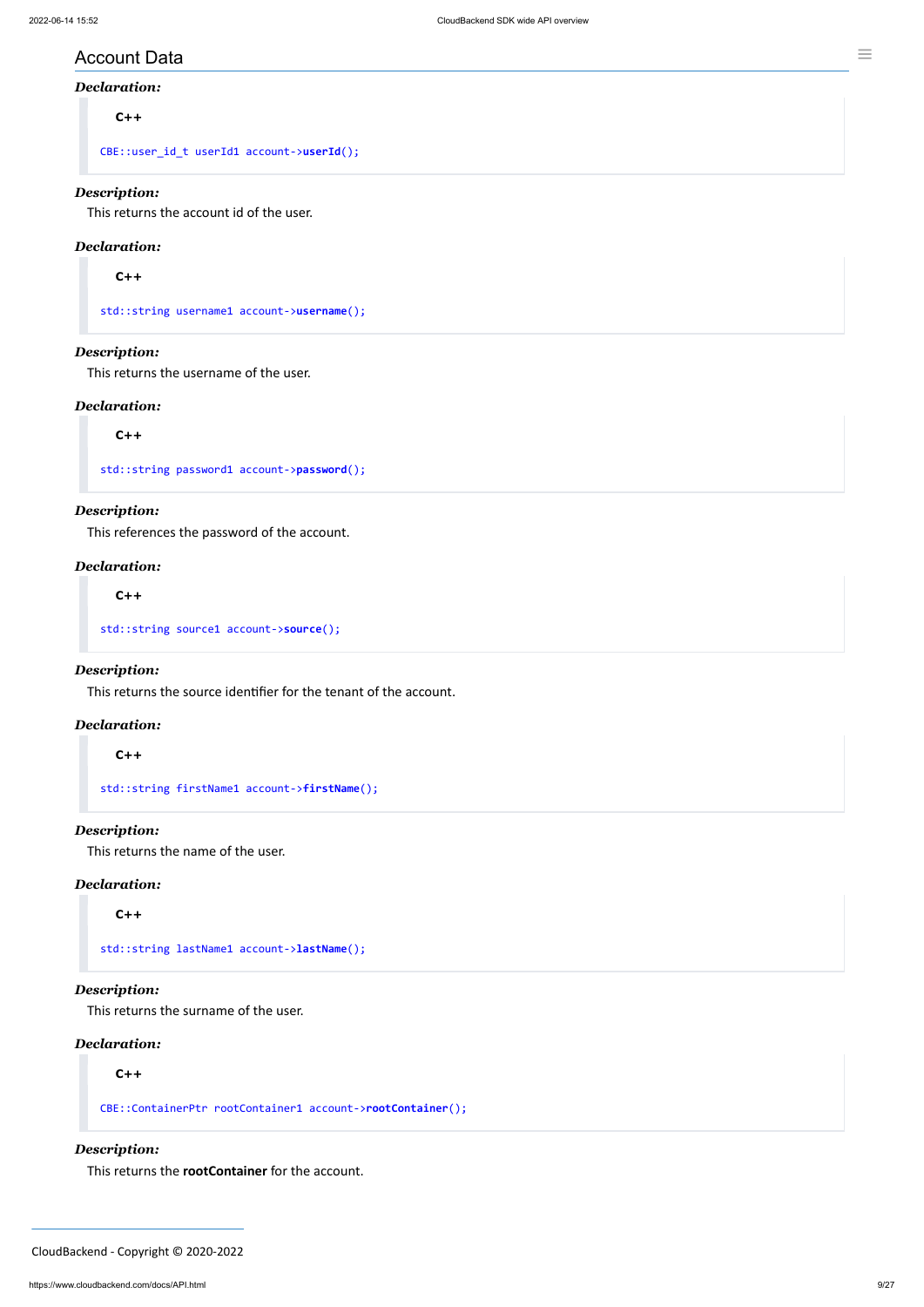### class Container

Containers provides a convenient way to organize data in your account and can be used to hold objects and other sub-containers in a hiearchical tree.

To start working with data in an account one can begin with the rootcontainer located on the account. Here you can start creating objects, uploading, querying container contents, and creating sub-containers. E.g.



This will receive callbacks from the library. It is wrapping a class where you have implemented the desired functions from [ItemEventProtocol.](#page-24-0)

#### **Queries**

#### *Declaration:*

**C++**

virtual void **query**(CBE::ItemDelegatePtr delegate);

#### *Description:*

Call to get a list of items in the container.

#### *Parameters:*

delegate uses callback **onQueryLoaded()** or **onLoadError()** in class [ItemEventProtocol](#page-24-0).

#### *Declaration:*

#### **C++**

virtual void **query**(CBE::Filter filter, CBE::ItemDelegatePtr delegate);

#### *Description:*

Call to get a filtered list of items in the container.

#### *Parameters:*

filter can be used to set parameters for the query. See **[Filter](#page-22-0)** for details.

delegate uses callback **onQueryLoaded()** or **onLoadError()** in class [ItemEventProtocol](#page-24-0).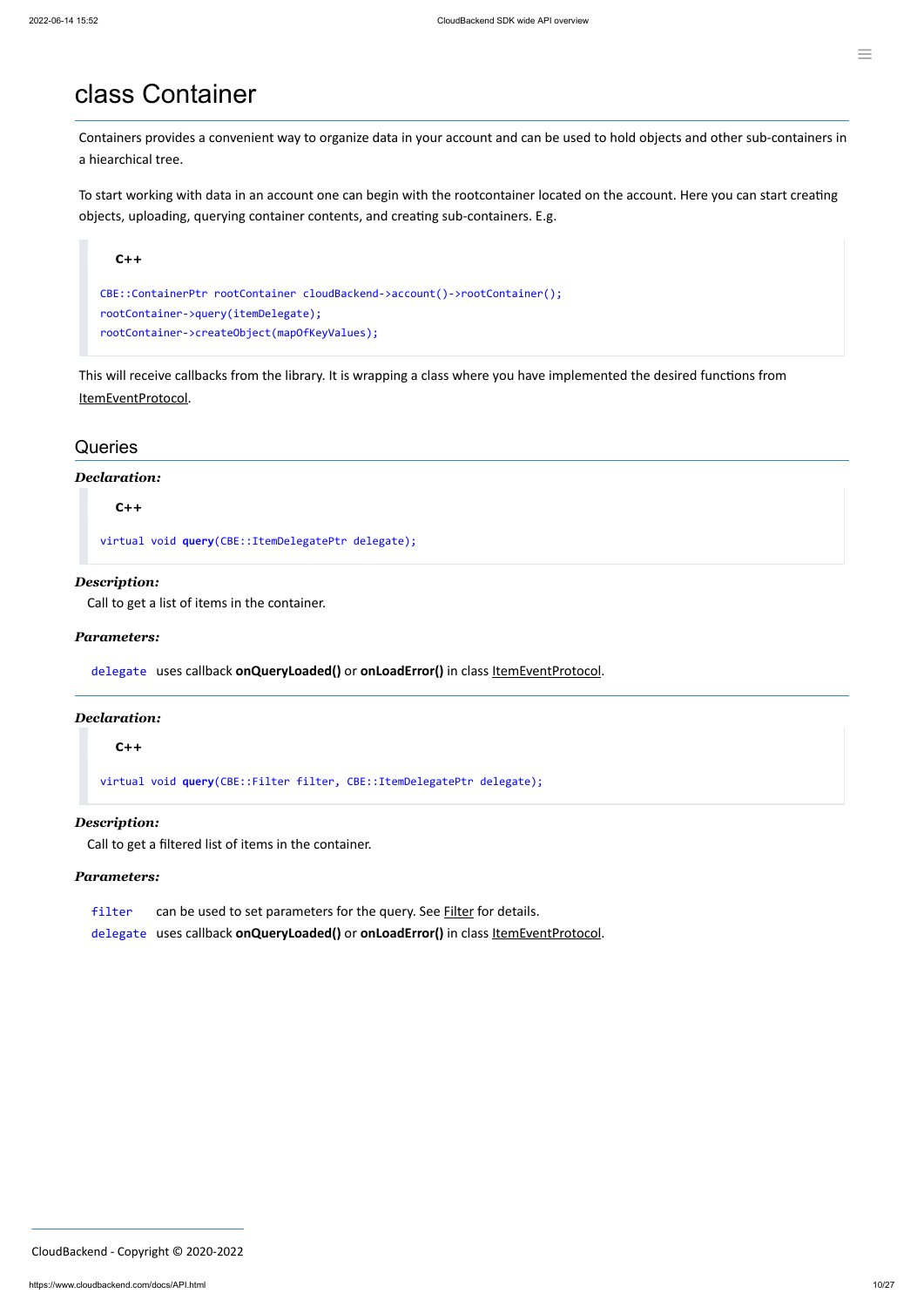#### Ξ

### Adding data

#### *Declaration:*

**C++**

virtual CBE::ObjectPtr createObject(std::string name, CBE::ItemDelegatePtr delegate, std::map<std::string, SDK\_tuple<s

#### *Description:*

 $\left\| \cdot \right\|$ 

Creates an object with optional indexed tags for faster searches.

#### *Parameters:*

| name     | is the title name of the object.                                                                           |
|----------|------------------------------------------------------------------------------------------------------------|
| delegate | uses callback onObjectAdded() or onItemError() in class ItemEventProtocol.                                 |
|          | metadata is a map called Obj KV Map with the tag (key), the value of that tag and if it is indexed or not. |
|          | [indexed] indexed is optional                                                                              |
|          | for more info look at starting section or look for details in com.cbe-source folder and Obj KV Map.java    |

#### *Declaration:*

**C++**

virtual CBE::ObjectPtr **upload**(const std::string& name, const std::string& path, CBE::TransferUploadDelegatePtr delegat

#### *Description:*

Uploads to container an object with the given file name and path. The object is instantly returned with a temporary id. Once the response from the server is called back, the object gets updated with the correct unique object id.

#### *Parameters:*

name is the name of the object.

path is the path to the object.

delegate uses callback **onObjectUploaded()**, **onChunkSent()** or **onObjectUploadFailed()** in class TransportEventProtocol.

#### *Declaration:*

#### **C++**

virtual CBE::ObjectPtr **upload**(const std::string& name, uint64\_t length, char\* byteData, CBE::TransferUploadDelegatePtr

*Description:* Uploads to the container an object with the given binary data held in memory. The object is instantly returned with a temporary id. Once the response from the server is called back, the object gets updated with the correct unique object id.

#### *Parameters:*

| name   | is the name of the object.            |
|--------|---------------------------------------|
| length | is the length of the object in bytes. |

byteData the byte array containing the data.

delegate uses callback **onObjectUploaded()**, **onChunkSent()** or **onObjectUploadFailed()** in class TransportEventProtocol.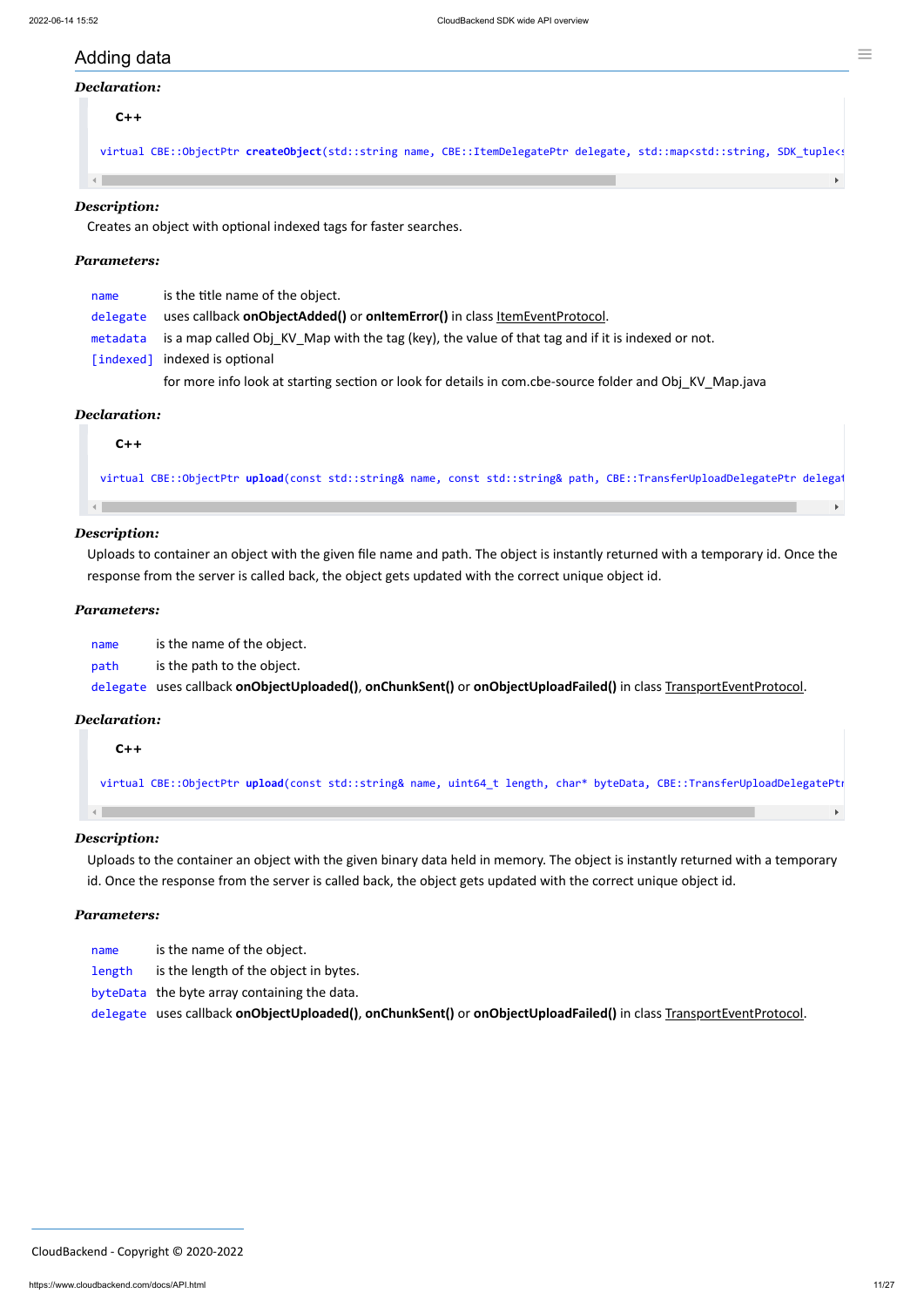#### **Organization**

#### *Declaration:*

**C++**

virtual ContainerPtr **create**(const std::string& name, CBE::ItemDelegatePtr delegate);

#### *Description:*

This creates a sub-container inside this container, to be used for adding objects.

#### *Parameters:*

| name | is the name for the container.                                                         |
|------|----------------------------------------------------------------------------------------|
|      | delegate uses callback onContainerAdded() or onItemError() in class ItemEventProtocol. |

#### *Declaration:*

**C++**

virtual void **move**(CBE::container\_id\_t destinationId, CBE::ItemDelegatePtr delegate);

#### *Description:*

Move is used to move container with its content to user specified location e.g. id of other container or to root container.

#### *Parameters:*

|          | destination Id is the id of the container to which it should be moved to.     |
|----------|-------------------------------------------------------------------------------|
| delegate | uses callback onContainerMoved() or onItemError() in class ItemEventProtocol. |

#### *Declaration:*

**C++**

virtual void **remove**(CBE::ItemDelegatePtr delegate);

#### *Description:*

This will delete the container and all its content.

#### *Parameters:*

delegate uses callback **onContainerRemoved()** or **onItemError()** in class [ItemEventProtocol](#page-24-0).

#### *Declaration:*

**C++**

virtual void **rename**(const std::string& name, CBE::ItemDelegatePtr delegate);

#### *Description:*

This changes the name of the container.

#### *Parameters:*

name is the new name.

delegate uses callback **onContainerRenamed()** or **onItemError()** in class [ItemEventProtocol.](#page-24-0)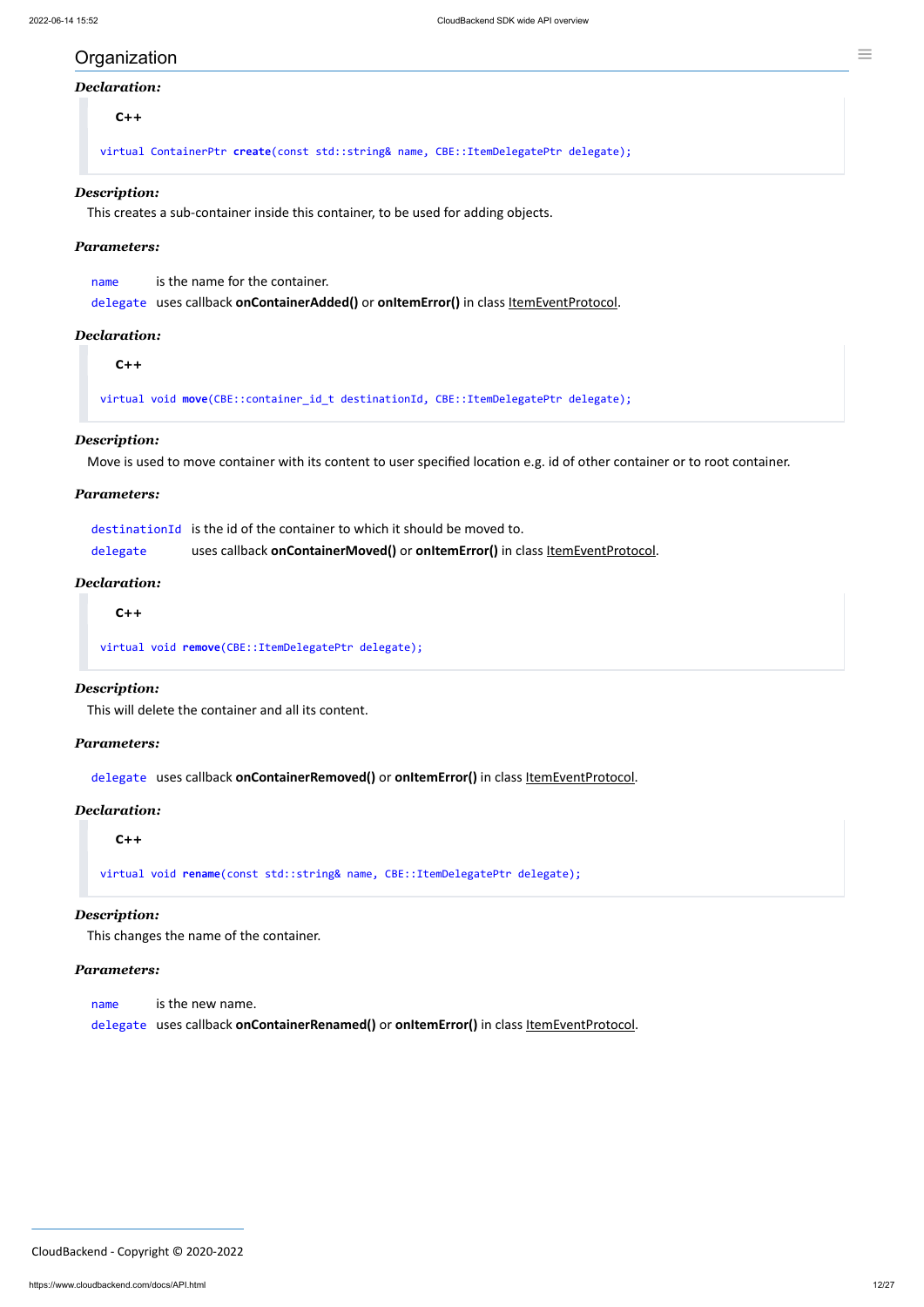#### <span id="page-12-0"></span>ACL

ACLs can be set on either individual objects or for complete container tree structures containing both sub containers and objects.

The data type for setting ACL for objects and containers are defined in **object** and **container**.

Below is a list of permissions with some comments:

0 = no permissions, this alternative should be set to be sure a user can not access anything and should be called before or right after unsharing a Container / container structure or Object.

1 = read only, enables the user to query and download.

2 = write only, enables the user to upload to a shared container and rename a shared object or container. However if there are multiple sub containers in the structure the user will not be able to see this since they can not query.

3 = read/write, combination of 1 and 2 and can be used for creating or uploading objects to any sub container in a container tree and rename/download objects.

4 = delete, this would most efficiently be used if you share temporarily an object (picture for instance) that the user can remove once seen.

5 = read/delete, this allows a user to remove containers and objects in a share.

6 = write/delete, this is necessary to be able to move objects and containers within the shared container.

7 = read/write/delete, enables rename/upload/download/move/create and remove.

8 = changeACL only, enables a user to set new acls on a container/object. When doing that remember to include the original owner otherwise ownership will change.

- 9 = read/changeACL.
- 10 = write/changeACL.

11 = read/write/changeACL.

- 12 = delete/changeACL.
- 13 = read/delete/changeACL.

14 = write/delete/changeACL.

15 = all permissions meaning read/write/delete/changeACL.

The value is calculated as the sum of changeACL  $(8)$  + delete  $(4)$  + write  $(2)$  + read  $(1)$ .

#### *Declaration:*

#### **C++**

virtual void **setACL**(std::map<CBE::user\_id\_t, CBE::permission\_status\_t> toUserPermissions, CBE::ShareDelegatePtr delega

#### *Description:*

Set the Access control list of the container. For containers set does set the whole container tree, with all its sub items as well. Remember this is set and not update so everytime you set, all userids that should be there must be included.

#### *Parameters:*

|          | to UserPermissions is a class implementing javas AbstractMap where the key is the userId and the value is the permission you |
|----------|------------------------------------------------------------------------------------------------------------------------------|
|          | want to set. Multiple users can be set through one call to setACL.                                                           |
| delegate | is a shared pointer to the class implementing <b>ShareDelegate</b> , and is a shared pointer of the template class           |
|          | ShareEventProtocol.                                                                                                          |

*Usage:*

**C++**

std::map<CBE::user\_id\_t,CBE::permission\_status\_t> userIdPermissionsMap; userIdPermissionsMap.insert(std::pair<CBE::user\_id\_t,CBE::permission\_status\_t>(account2->userId(),3)); userIdPermissionsMap.insert(std::pair<CBE::user\_id\_t,CBE::permission\_status\_t>(account3->userId(),5)); userIdPermissionsMap.insert(std::pair<CBE::user\_id\_t,CBE::permission\_status\_t>(account4->userId(),7)); container->setACL(userIdPermissionsMap, shareDelegate);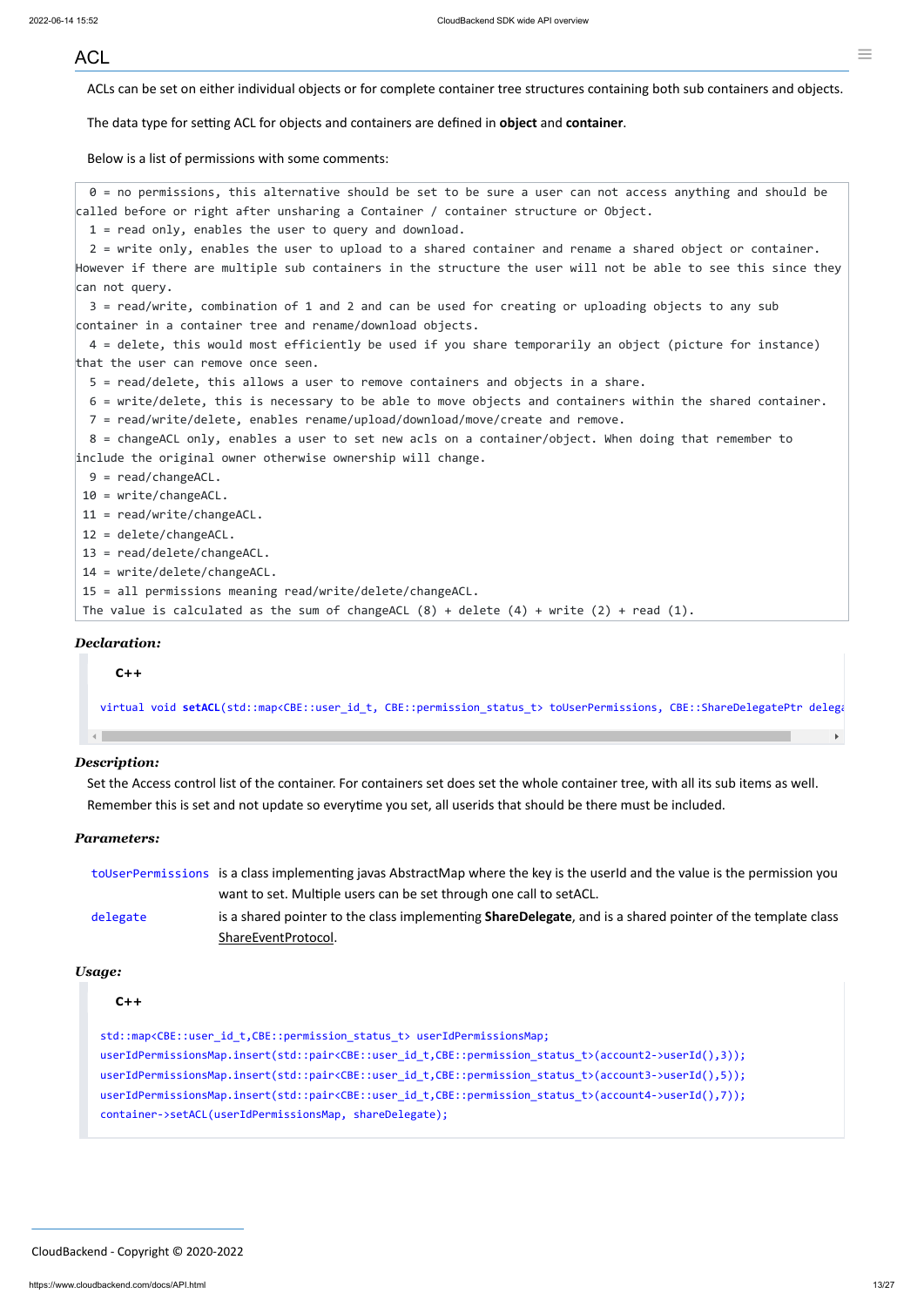#### *Declaration:*

**C++**

virtual void **getACL**(CBE::ShareDelegatePtr delegate);

#### *Description:*

Get the ACL (Access Control List) of a container/object.

#### *Parameters:*

delegate is a shared pointer to the class implementing **ShareDelegate**, and is a shared pointer of the template class [ShareEventProtocol](#page-25-0).

#### Sharing

At present Sharing the container gives the user read permissions for the container and all its sub-items. *Note!* This might change in the future.

#### *Declaration:*

**C++**

virtual void **share**(user\_id\_t toUserGroup, std::string description, CBE::ShareDelegatePtr delegate);

#### *Description:*

Remove a previously given share of the container to a specific shareId. Each share is unique between user/group and the one sharing. This is represented with a unique share id.

- shareId the unique id for a share between the owner and other user/group.
- delegate is a shared pointer to the class implementing **ShareDelegate**.

Share a container/object with another user/group. This provides the user the ability to access what has been shared to them via the **listAvailableShares** command, see class [ShareManager](#page-14-0). ACL should have been set prior to calling this. To allow users to view and change shared information see [ACLs](#page-12-0).

#### *Parameters:*

toUserGroup user id or group id to share to. description name identifying this specific share between you and the user/group.

delegate is a shared pointer to the class implementing **ShareDelegate**.

#### *Declaration:*

**C++**

virtual void **unShare**(uint64\_t shareId, CBE::ShareDelegatePtr delegate);

#### *Description:*

#### *Parameters:*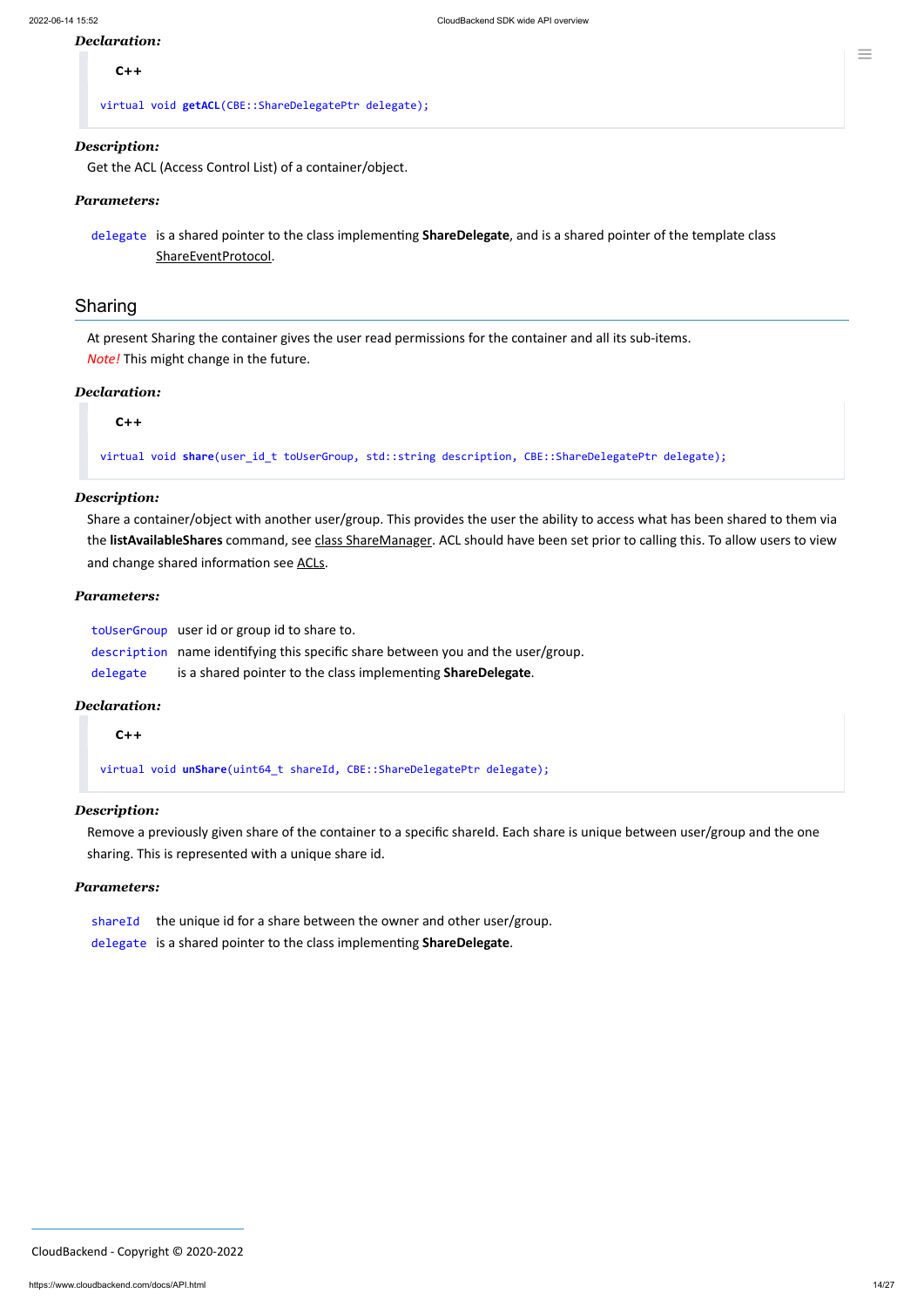### <span id="page-14-0"></span>class ShareManager

This provides calls to see what you have shared or has been shared to you. Shares are given by a user to other users. The shared container/object must have an ACL specifying the rights given to the specific user.

#### *Declaration:*

**C++**

virtual void **listAvailableShares**(CBE::ShareDelegatePtr delegate);

#### *Description:*

Lists the shares that have been shared to you. This will give you information similar to a query but with specific share information.

#### *Parameters:*

delegate is a callback class implementing the [ShareEventProtocol](#page-25-0) class.

#### *Declaration:*

#### **C++**

virtual void **listMyShares**(CBE::ShareDelegatePtr delegate);

#### *Description:*

Lists shares that have been shared by you to others. This will give you information similar to a query but with specific share information.

#### *Parameters:*

delegate is a callback class implementing the [ShareEventProtocol](#page-25-0) class.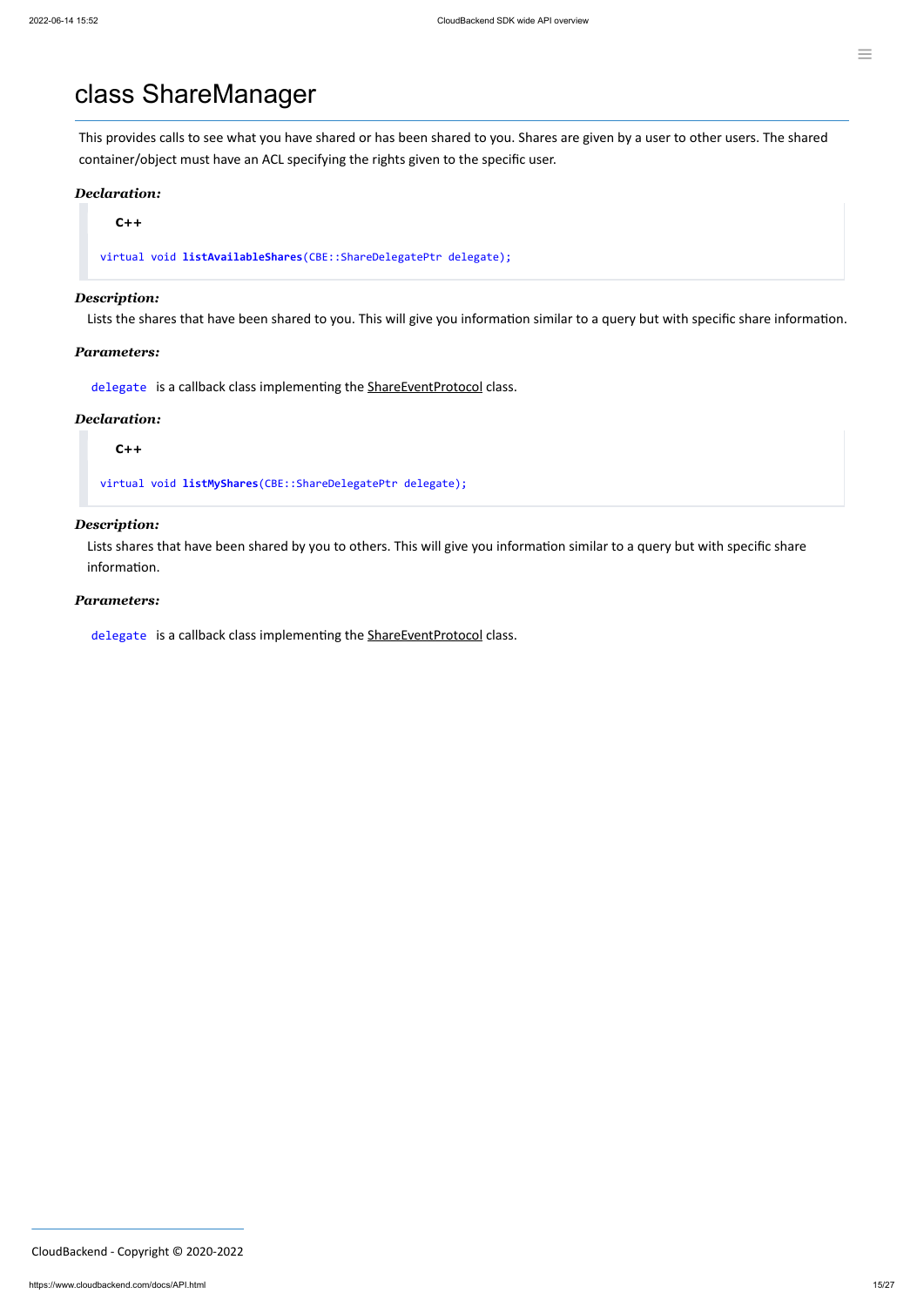### <span id="page-15-0"></span>class Item

Item is the base class for both containers and objects. It contains data that can be found on both and allows them to be presented together in a **queryResult**.

Query results returns a list of items. Item can be cast to Objects or Containers by calling

```
C++
CBE::ContainerPtr item = CBE::CloudBackend::castContainer(item);
or
std::static_pointer_cast<CBE::Object>(item);
```
#### Item data

#### *Declaration:*

#### **C++**

virtual CBE::item\_id\_t **id**() const;

#### *Description:*

This returns an items id.

#### *Declaration:*

**C++**

virtual CBE::container\_id\_t **parentId**() const;

#### *Description:*

This returns the id of the Items parent.

#### *Declaration:*

#### **C++**

virtual std::string **name**() const;

#### *Description:*

This returns the name.

#### *Declaration:*

**C++**

virtual std::string **path**() const;

#### *Description:*

This returns the path to the item. It may not return anything if it has not been set.

#### *Declaration:*

**C++**

```
virtual CBE::user_id_t ownerId() const;
```
*Description:*

This returns the owners id.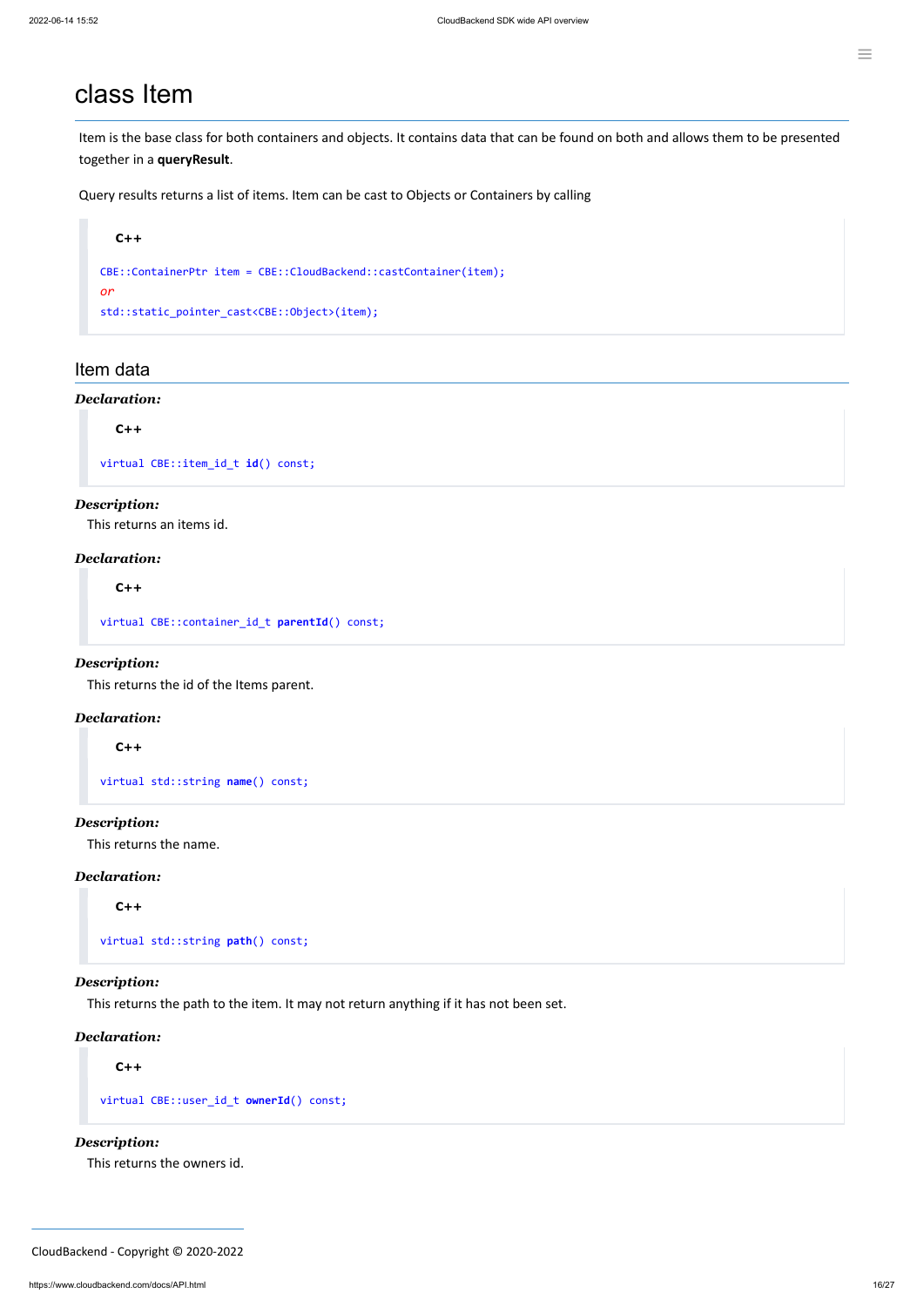#### *Declaration:*

**C++**

virtual std::string **username**() const;

#### *Description:*

This returns the username of the Containers owner.

#### *Declaration:*

**C++**

virtual CBE::date\_t **created**() const;

#### *Description:*

This returns the creation date in Unix time.

#### *Declaration:*

**C++**

virtual CBE::date\_t **updated**() const;

#### *Description:*

This returns the updated date and time in Unix time.

#### *Declaration:*

**C++**

virtual CBE::date\_t **deleted**() const;

#### *Description:*

This returns the deleted date in Unix time.

#### *Declaration:*

**C++**

virtual CBE::item\_t **type**() const;

#### *Description:*

This specifies if the item is a Object (=4) or Container (=8).

#### *Declaration:*

```
C++
```
virtual uint64\_t **length**() const;

#### *Description:*

This returns the byte size of an object (i.e. file size).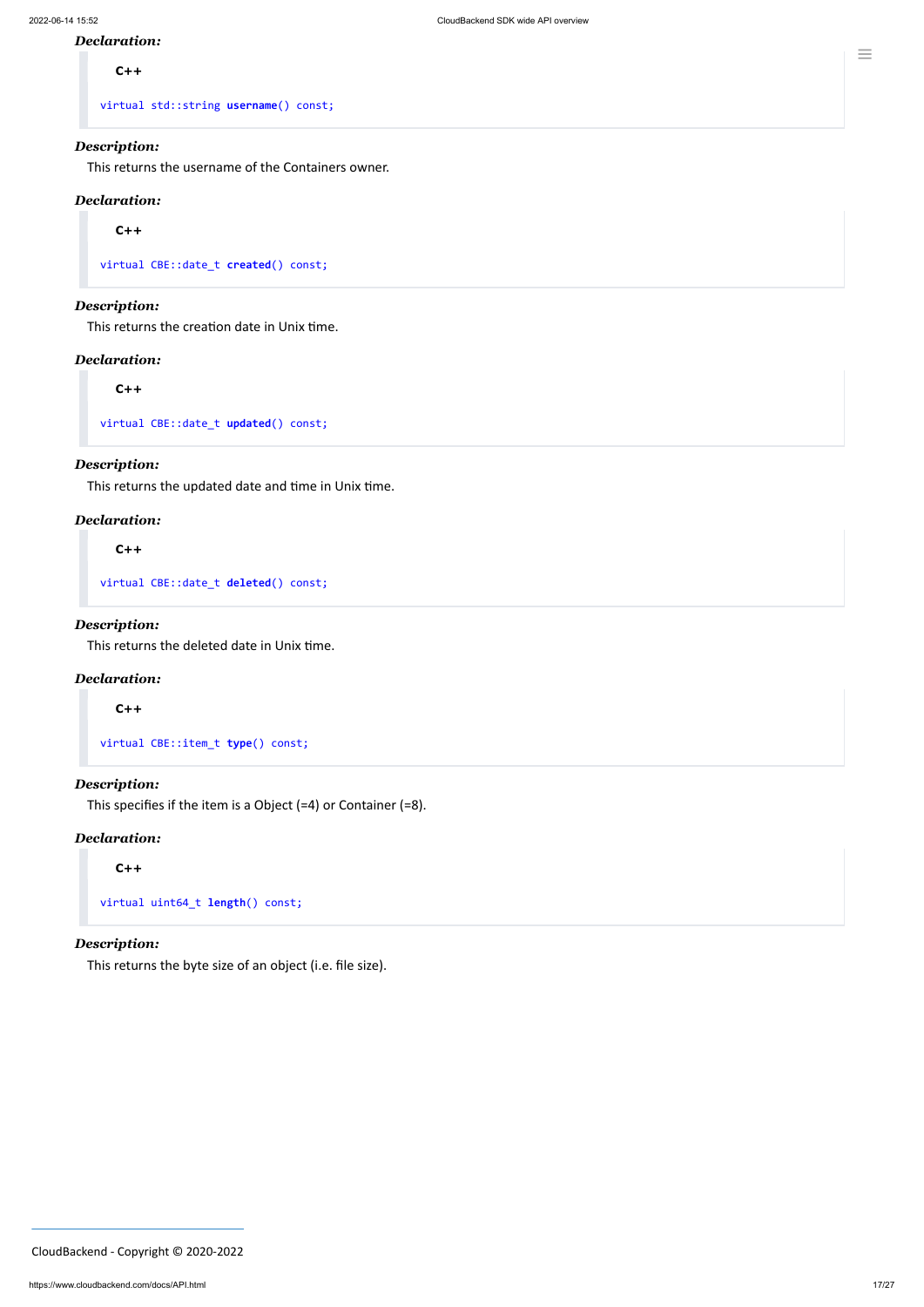## class Object

Objects are a representation of data stored in CloudBackend. They can either contain the complete data or represent data stored and be used to access that data. Object requests that involve server communication take an implementation of either **ItemEventProtocol** class, **TransferEventProtocol** class or **ShareEventProtocol** class as one of the parameters. How to create a protocol is discussed in the protocol section.



*Object features example*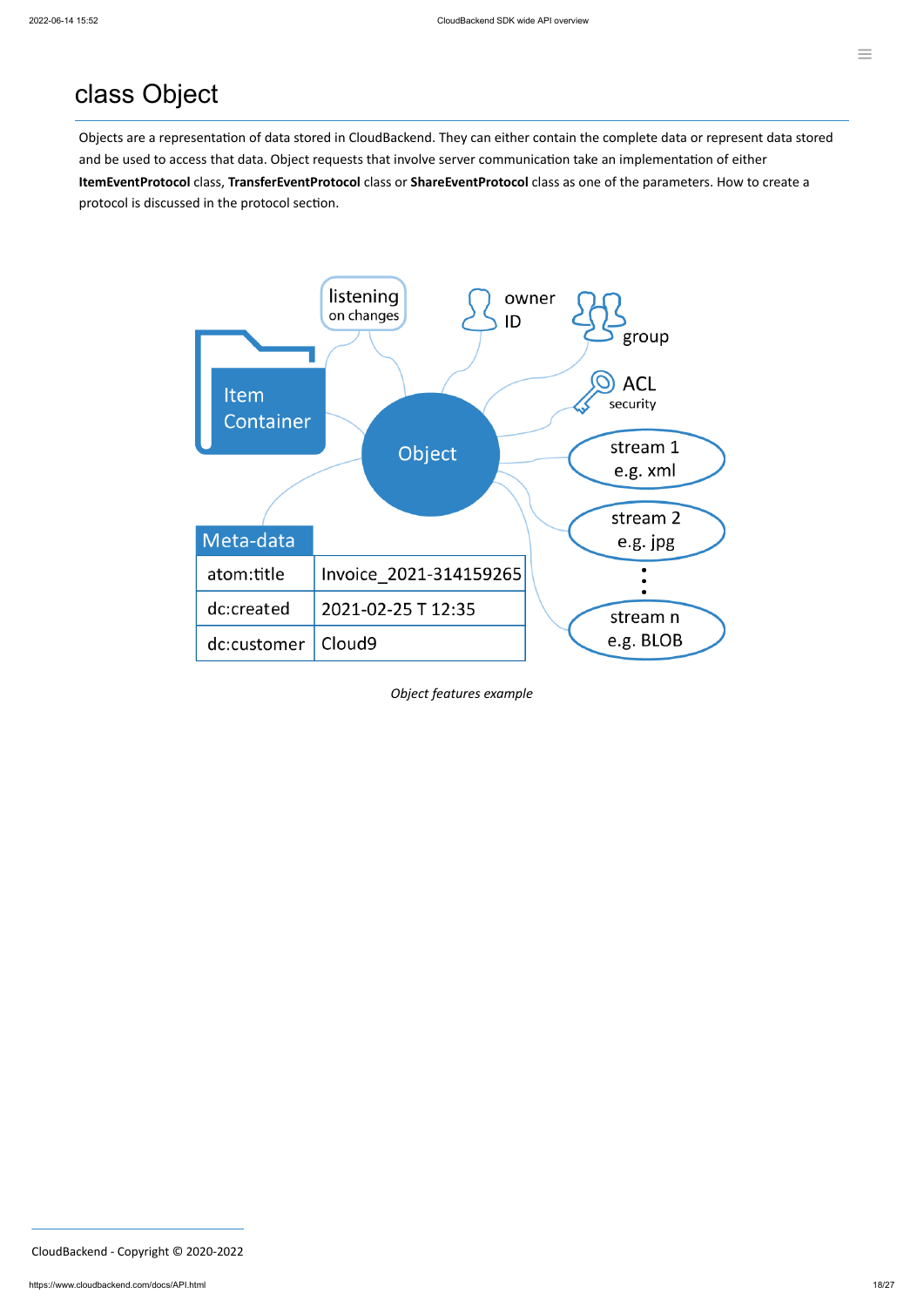### Downloading

#### *Declaration:*

**C++**

virtual void **download**(const std::string& path, CBE::TransferDownloadDelegatePtr delegate);

#### *Description:*

This downloads the object with path from a container to local file store.

#### *Parameters:*

| path | to where it will be downloaded.                                             |
|------|-----------------------------------------------------------------------------|
|      | delegate is a callback class implementing the TransportEventProtocol class. |

#### *Declaration:*

**C++**

virtual void **download**(CBE::TransferDownloadDelegatePtr delegate);

#### *Description:*

This download the object with binary data from the cloud and passes it to the delegate. This is data is on the heap and you are responsible for calling delete on it, though we may change it to a shared pointer in the future.

#### *Parameters:*

delegate is a callback class implementing the TransportEventProtocol class.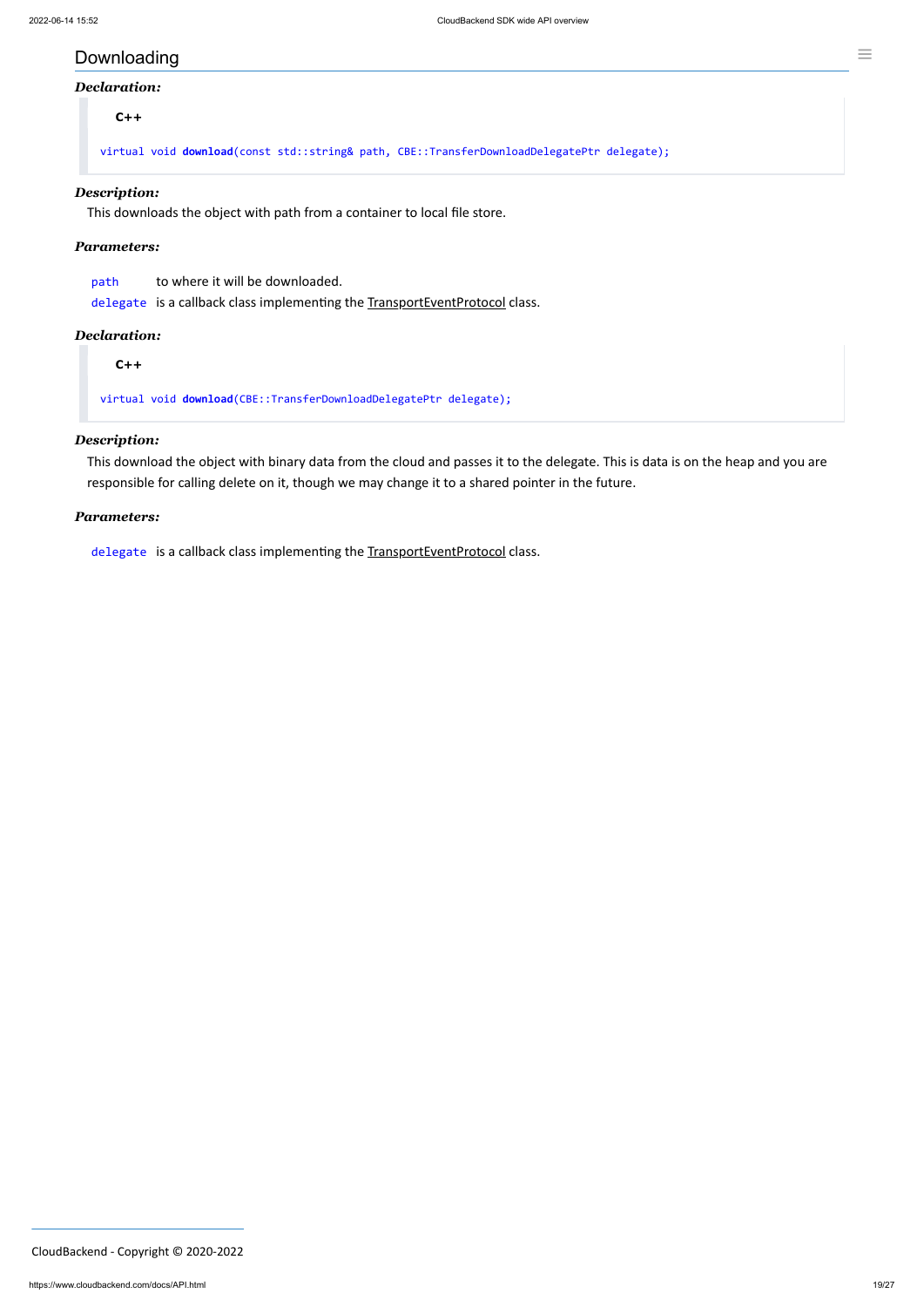$\blacktriangleright$ 

### Modifying

#### *Declaration:*

#### **C++**

virtual void **move**(CBE::container\_id\_t destinationContainerId, CBE::ItemDelegatePtr delegate);

#### *Description:*

Move object to another container.

#### *Parameters:*

|          | destinationContainerId is the container Id it will be moved to.      |
|----------|----------------------------------------------------------------------|
| delegate | is a callback class implementing the <b>ItemEventProtocol</b> class. |

#### *Declaration:*

**C++**

virtual void **rename**(const std::string& name, CBE::ItemDelegatePtr delegate);

#### *Description:*

This changes the name of the object.

#### *Parameters:*

name is the name of the object.

delegate is a callback class implementing the **[ItemEventProtocol](#page-24-0)** class.

#### *Declaration:*

**C++**

virtual void **remove**(CBE::ItemDelegatePtr delegate);

#### *Description:*

This will delete the object from the cloud container.

#### *Parameters:*

delegate is a callback class implementing the **[ItemEventProtocol](#page-24-0)** class.

#### *Declaration:*

**C++**

virtual void **updateKeyValues**(CBE::ItemDelegatePtr delegate, std::map<std::string, SDK\_tuple<std::string, bool>> metad

#### *Description:*

Adds keyValue data to the existing object, if data has the same name it will be overwritten, otherwise it will add to the existing keyValue on the object.

#### *Parameters:*

- delegate is a callback class implementing the ltemEventProtocol class.
- metadata is a map with the tag (key), the value of that tag and if it is indexed or not.
- [indexed] indexed is optional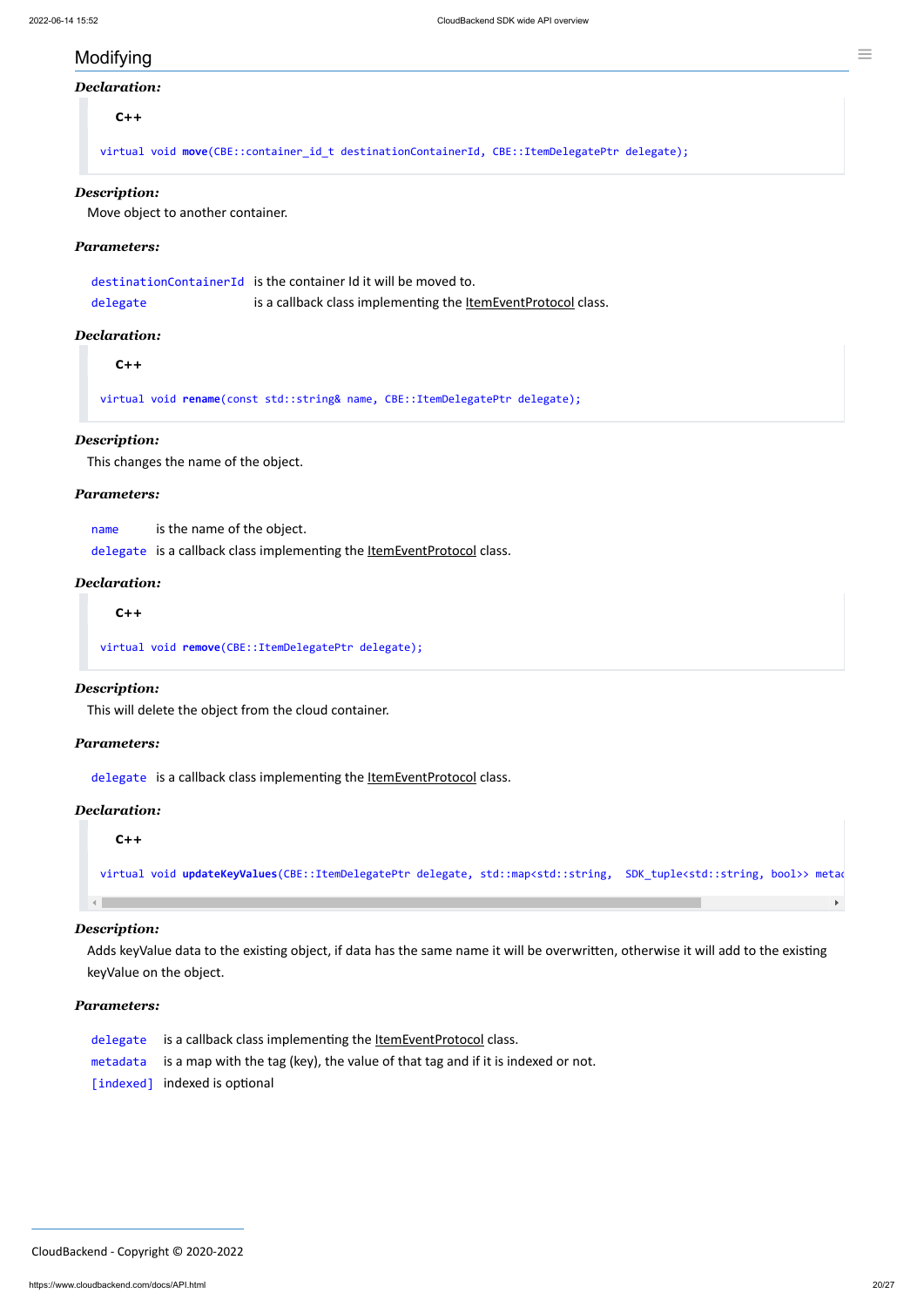### Object data

#### *Declaration:*

**C++**

virtual std::string **getMimeType**() const;

#### *Description:*

This returns the mime type of the object e.g. xml/text or jpg etc.

#### *Declaration:*

**C++**

virtual std::map< std::string, SDK\_tuple<std::string, bool> > **keyValues**();

#### *Description:*

This returns all the keyValues.

### Object Streams

#### *Declaration:*

**C++**

virtual void **downloadStream**(const std::string& path, uint64\_t streamId, CBE::TransferDownloadDelegatePtr delegate);

#### *Description:*

This downloads the stream # with stream id, to a path of your choice. To get which streams are added on a object use getStream.

#### *Parameters:*

path is the path you want to download the stream to.

streamId specifies which stream you want by first calling getStream and then choose which one to download.

delegate is a callback class implementing the **[ItemEventProtocol](#page-24-0)** class.

#### *Declaration:*

**C++**

virtual std::vector<CBE::Stream> **getStreams**(CBE::ItemDelegatePtr delegate);

#### *Description:*

This returns the streams attached to the Object, use object.streams() to view. Then use the Streams data to put into the downloadStream(..) call above.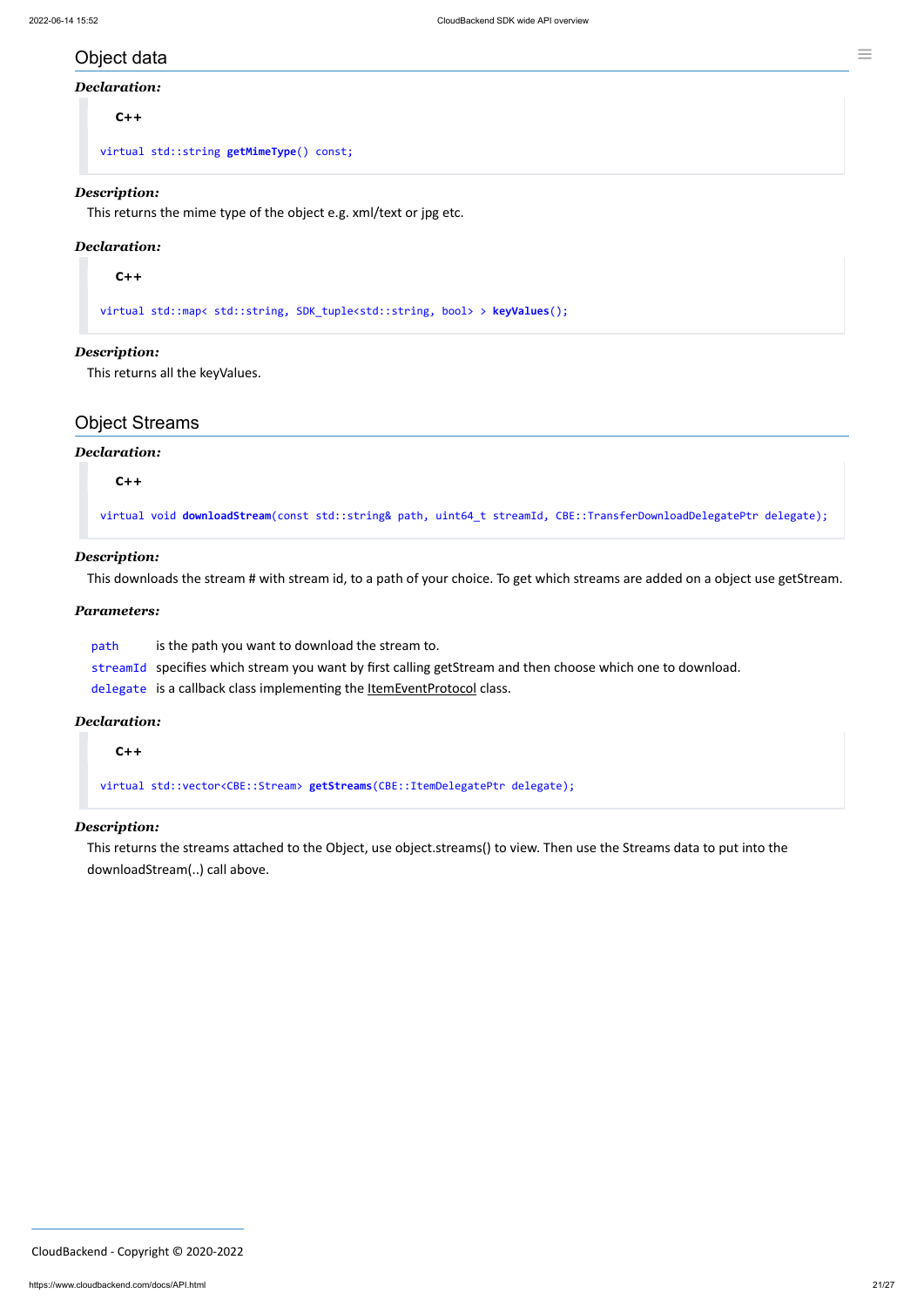A QueryResult contains a list of items that meet query or search criteria that the user establishes. The simplest query is the contents of a container. For information regarding using the [Item](#page-15-0)s you get, see the Item section. More complex queries can be performed on individual containers or the entire account and require the objects match user defined criteria from object names to meta data. Meta data is matching pairs of data attached to an Object like **artist** and "Nirvana" or **latitude** and "58.41". More complex queries require passing in a filter with information on what you want to query for. See the **[Filter](#page-22-0)** section.

### class Query Result

*For more details on advanced queries see the [QUERY](https://www.cloudbackend.com/docs/QUERYug.html) user guide document.*

### Query data

#### *Declaration:*

**C++**

virtual std::vector<CBE::ItemPtr> **getItemsSnapshot**();

#### *Description:*

Returns a copy of a vector containing the items for the queryResult. The queryResult will update when new data comes in but the copy will not. If iterating make sure to create a variable for a local copy.

#### *Usage:*

```
C++
std::vector<CBE::ItemPtr> itemSnapshot = queryResult ->getItemsSnapshot();
for (std::vector<CBE::ItemPtr>::iterator it = itemSnapshot.begin(); it != itemSnapshot.end(); ++it) {
     std::cout << (*it)->name() << std::endl;
}
```
#### *Declaration:*

**C++**

virtual uint64\_t **itemsLoaded**();

#### *Description:*

This tells how many items are in the queryResult.

#### *Declaration:*

**C++**

```
virtual uint64_t totalCount();
```
#### *Description:*

This tells how many total items in the cloud match the query result. This may be more than loaded.

#### *Declaration:*

**C++**

bool **bypassCache**;

#### *Description:*

This was added to allow users to bypass cached data when pulling data stored on other users accounts as notifications are

currently not implemented for this and it will not update automatically.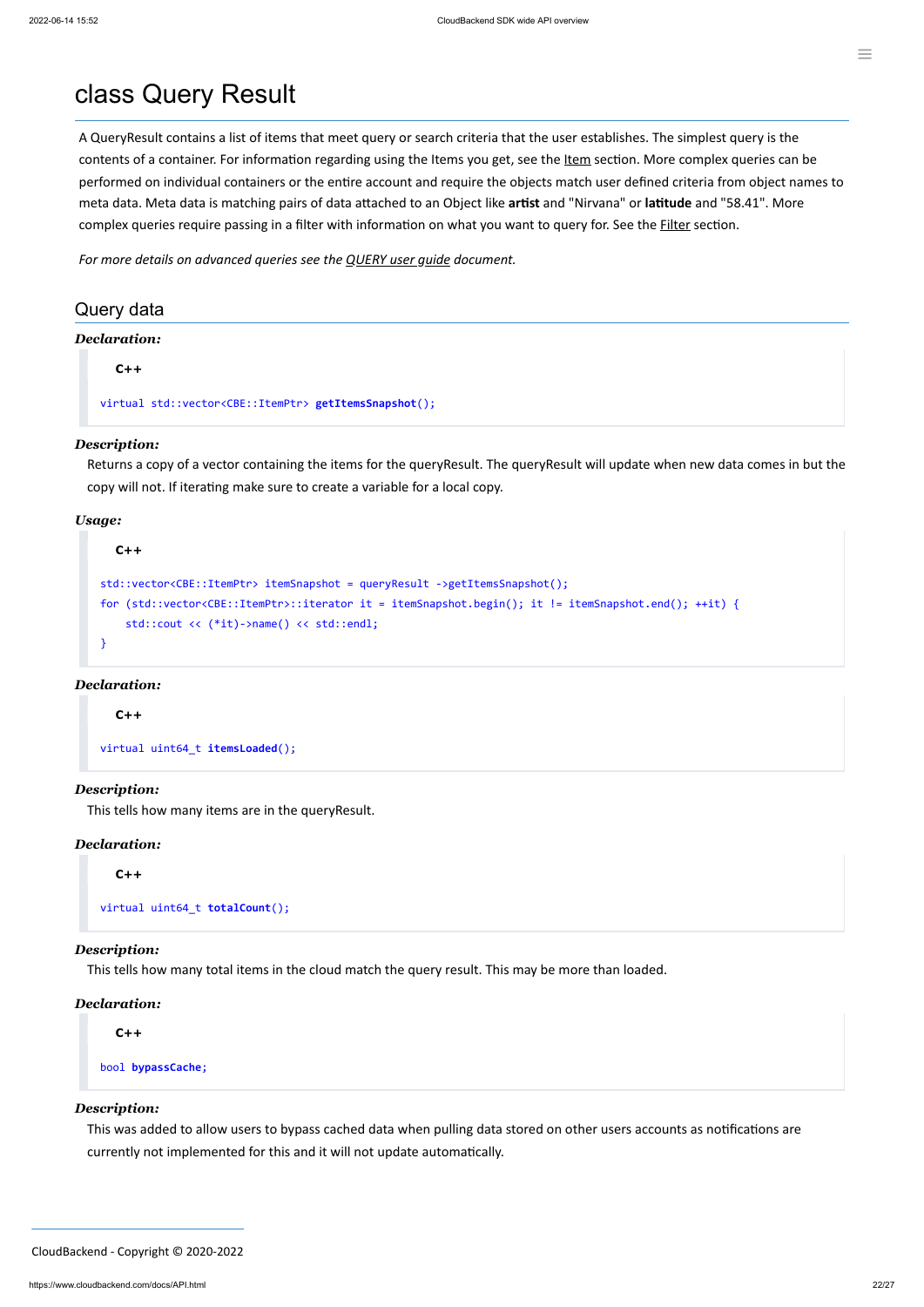### <span id="page-22-0"></span>class Filter

A Filter is a tool for performing more advanced queries on an account. They allow the specification of a wide range of criteria from a specific range of items to meta data matching. See the SDK **Filter.java** file and the [QUERY](https://www.cloudbackend.com/docs/QUERYug.html) user guide for more details.

#### *Declaration:*

**C++**

CBE::Filter **filter**;

#### *Description:*

Filter can be used to see what has been loaded like containerIds, matching meta data, offsets and additional data.

#### *Usage:*

#### **C++**

CBE::Filter **filter**; filter.setAscending(false); filter.setCount(50); filter.setQuery("type:image/png");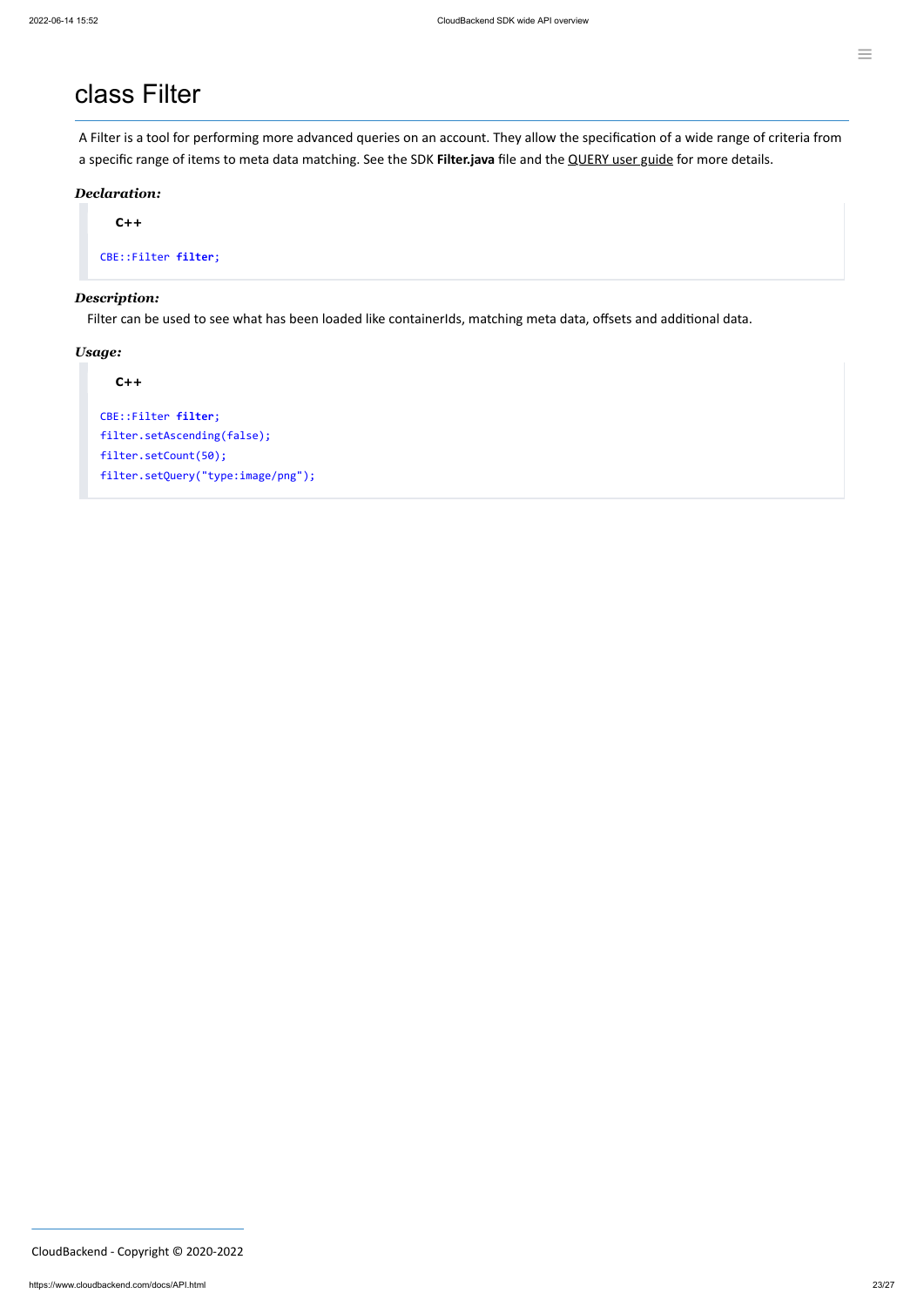### Protocols

To manage asynchronous communication we define a set of callbacks in protocol functions. You will create a class that inherits a protocol and implements the functions for the callbacks you wish to receive from that protocol. See the SDK **include/CBE/Protocols** header directory for more details.

```
C++
#include "CBE/Protocols/AccountEventProtocol.h"
class AccountEventImplementation : virtual public CBE::AccountEventProtocol {
   public:
     virtual void onLogin(uint32_t atState, CBE::CloudBackendPtr cloudbackend);
     virtual void onError(uint64_t operationId, persistence_t faileAtState, uint32_t code, std::string reason, std::str
}
                                                                                                                         \mathbf{r}
```
The callbacks should come in a separate thread from the one they were called in. Multple treads can run simultaneously to not block. Multiple calls on the same object may be queue requests if they could be affected by a previous request. As a last measure calls can timeout if they are taking too long to complete.

#### <span id="page-23-0"></span>AccountEventProtocol

This provides callbacks that will be used when you call **logIn()** and have inherited **AccountEventProtocol**.

- **onLogin()** should implement code to run: after the login has been successful.
- **onError()** if the login has failed.

OnError is only ever triggered in response to a call initiated by the current SDK. It will be in a different thread than it is called from.

onLogout() and onCreated() are not used.

See also:

#### **C++**

See the SDK **include/CBE/Protocols/AccountEventProtocol.h** header file for more details.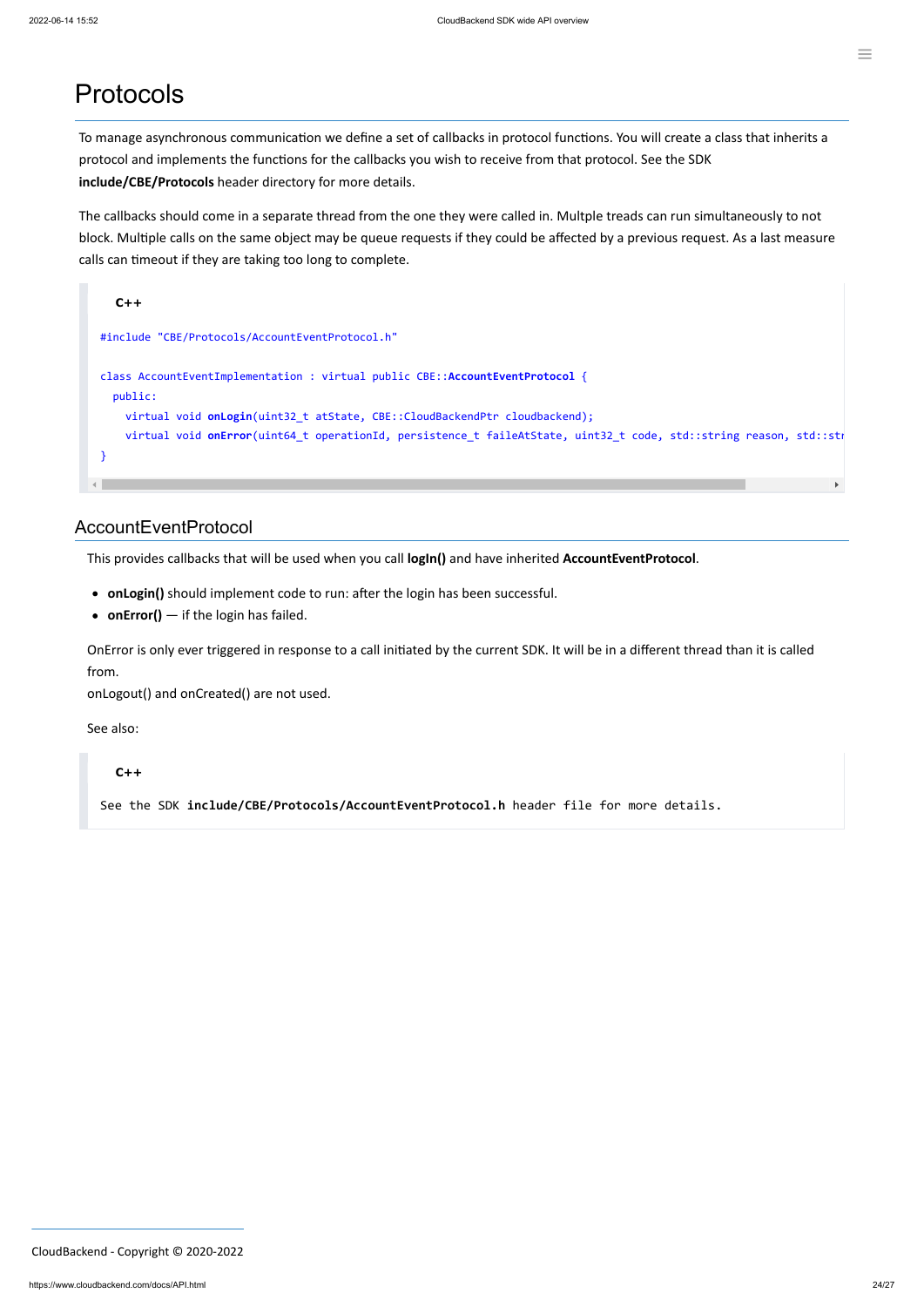#### <span id="page-24-0"></span>ItemEventProtocol

ItemEventProtocol provides callbacks that will be used when you perform actions on a Container or Object. Additionally it can be used to receive callbacks for **query()**. Finally, if you **addListner()** ItemEvents that trigger on the server, including creating an item will callback to the listener you added. It should be inherited by a class you want to receive these callbacks and you should implement any callbacks you wish to trigger.

- **onObjectAdded()** should implement code to run: after an object has been added.
- **onMetadataAdded()** after metadata has been added.
- **onObjectMoved()** after an object has been moved.
- **onObjectRemoved()** after an object has been removed.
- **onObjectRenamed()** after an object has been renamed.
- **onObjectUpdated()** after an object has been updated.
- **onStreamsLoaded()** after an object has been updated with a stream.
- **onContainerAdded()** after a container has been added.
- **onContainerMoved()** after a container has been moved.
- **onContainerRemoved()** after a container has been removed.
- **onContainerRenamed()** after a container has been renamed.
- **onContainerRestored()** after a container has been restored after being deleted.
- **onQueryLoaded()** after a query was made.
- **onLoadError()** should implement code to run: if a query fails, e.g. a filter requesting a container or object that does not exists.
- **onItemError()** if an error regarding an item occurred, e.g. create rename, move, remove.

See also:

#### **C++**

See the SDK **include/CBE/Protocols/ItemEventProtocol.h** header file for more details.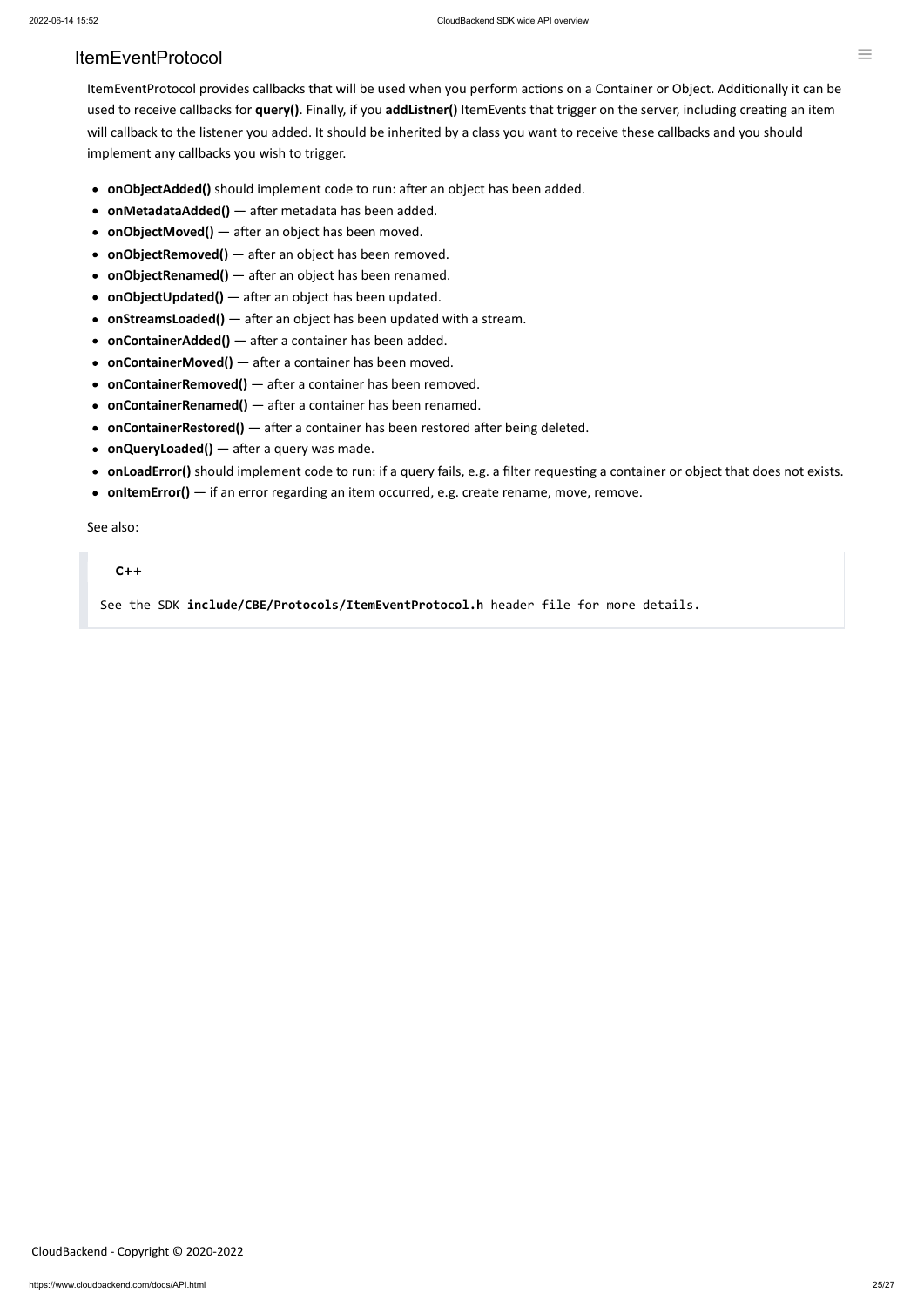### <span id="page-25-0"></span>ShareEventProtocol

This provides callbacks that will be used when you call **listAvailableShares()** or **listMyShares()** and have inherited **ShareEventProtocol**.

- **onListAvailableShares()** should implement code to run: after a query for available shares that have been shared to you.
- **onListMyShares()** after a query for shares that you have shared to other accounts or groups.
- **onContainerACLAdded()** after an Access Control List has been added to a container.
- **onObjectACLAdded()** after an Access Control List has been added to an object.
- **onContainerAclLoaded()** after an Access Control List for a container has been loaded.
- **onObjectAclLoaded()** after an Access Control List for an object has been loaded.
- **onContainerShared()** after a container and its content has been shared by you to somebody.
- **onContainerUnShared()** after a container and its content has been unshared by you.
- **onObjectShared()** after an object has been shared by you to somebody.
- **onObjectUnShared()** after an object has been unshared by you.
- **onShareError()** should implement code to run: if an error regarding a share has occured.
- **onACLError()** if a getACL or setACL has failed or is forbidden.

See also:

#### **C++**

See the SDK **include/CBE/Protocols/ShareEventProtocol.h** header file for more details.

### TransferEventProtocol

TransferEventProtocol is used for uploading and downloading files to containers.

- **onObjectUploaded()** should implement code to run: after a file has been uploaded.
- **onChunkSent()** after a file chunk has been uploaded.
- **onObjectUploadFailed()** if there was an error with the upload.
- **onChunkReceived()** should implement code to run: after a file chunk has been recieved.
- **onObjectDownloaded()** after a file has been downloaded.
- **onObjectBinaryDownloaded()** after a text file has been loaded on the memory heap. **Note!** *This is downloaded as byte[] data and you are responsable for the management of your heap memory.*
- **onObjectDownloadFailed()** if there was an error with the download.

See also:

#### **C++**

See the SDK **include/CBE/Protocols/TransferEventProtocol.h** header file for more details.